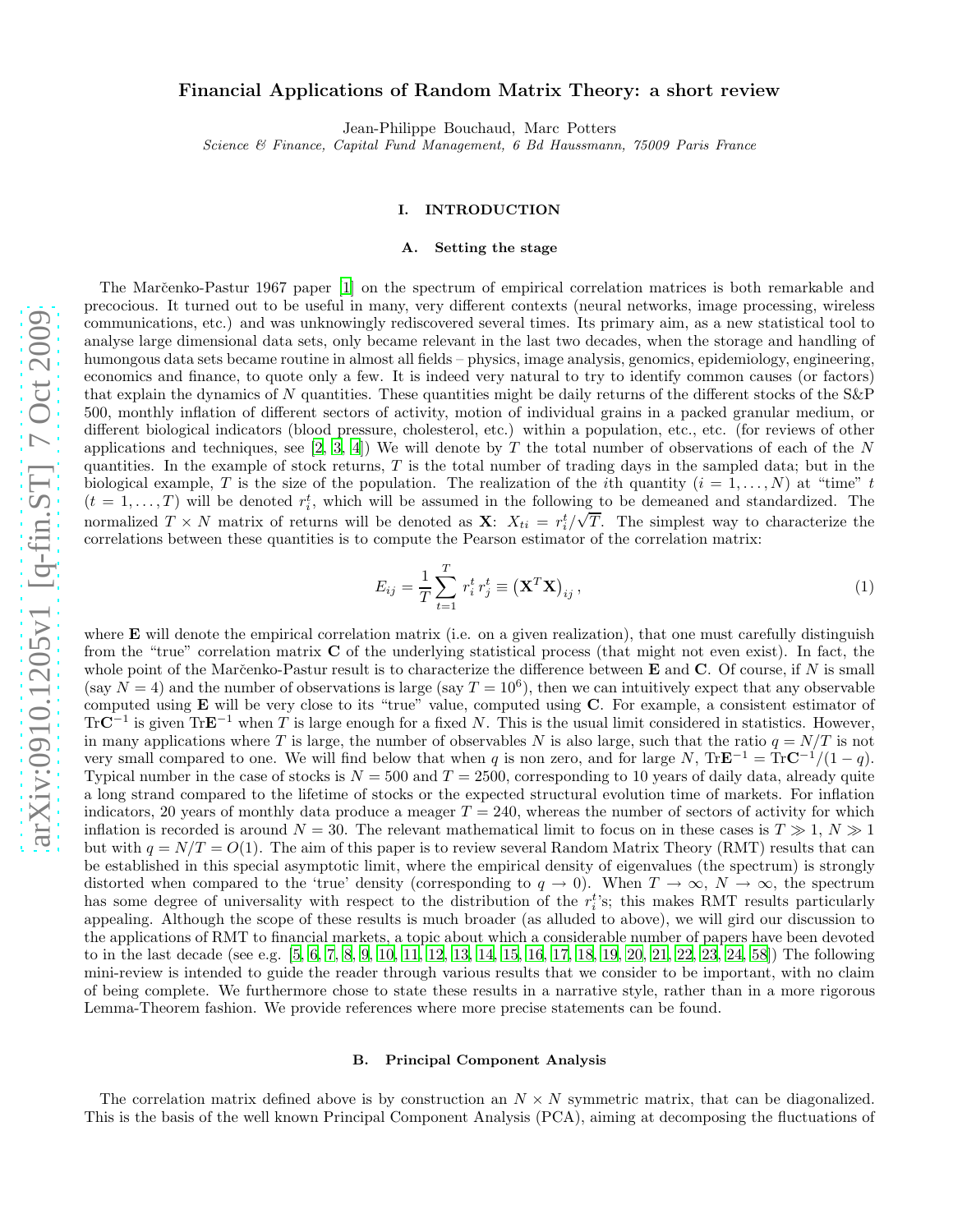<span id="page-1-0"></span>
$$
r_i^t = \sum_{\alpha=1}^N \sqrt{\lambda_\alpha} V_{\alpha,i} \,\epsilon_\alpha^t \tag{2}
$$

where  $V_{\alpha,i}$  is the i-th component of  $\vec{V}_{\alpha}$ , and  $\epsilon_{\alpha}^{t}$  are uncorrelated (for different  $\alpha$ 's) random variables of unit variance. Note that the  $\epsilon_{\alpha}^{t}$  are not necessarily uncorrelated in the "time" direction, and not necessarily Gaussian. This PCA decomposition is particularly useful when there is a strong separation between eigenvalues. For example if the largest eigenvalue  $\lambda_1$  is much larger than all the others, a good approximation of the dynamics of the N variables  $r_i$  reads:

$$
r_i^t \approx \sqrt{\lambda_1} V_{1,i} \epsilon_1^t,\tag{3}
$$

in which case a single "factor" is enough to capture the phenomenon. When N is fixed and  $T \to \infty$ , all the eigenvalues and their corresponding eigenvectors can be trusted to extract meaningful information. As we will review in detail below, this is not the case when  $q = N/T = O(1)$ , where only a subpart of the eigenvalue spectrum of the 'true' matrix **C** can be reliably estimated. In fact, since **E** is by construction a sum of T projectors, **E** has (generically)  $(N - T)^+$ eigenvalues exactly equal to zero, corresponding to the  $(N - T)^+$  dimensions not spanned by these T projectors. These zero eigenvalues are clearly spurious and do not correspond to anything real for C.

It is useful to give early on a physical (or rather financial) interpretation of the eigenvectors  $\vec{V}_{\alpha}$ . The list of numbers  $V_{\alpha,i}$  can be seen as the weights of the different stocks  $i = 1, \ldots, N$  in a certain portfolio  $\Pi_{\alpha}$ , where some stocks are 'long'  $(V_{\alpha,i} > 0)$  while other are 'short'  $(V_{\alpha,i} < 0)$ . The realized risk  $\mathcal{R}^2_{\alpha}$  of portfolio  $\Pi_{\alpha}$ , as measured by the variance of its returns, is given by:

$$
\mathcal{R}_{\alpha}^{2} = \frac{1}{T} \sum_{t} \left( \sum_{i} V_{\alpha,i} r_{i}^{t} \right)^{2} = \sum_{ij} V_{\alpha,i} V_{\alpha,j} E_{ij} \equiv \lambda_{\alpha}.
$$
\n(4)

The eigenvalue  $\lambda_{\alpha}$  is therefore the risk of the investment in portfolio  $\alpha$ . Large eigenvalues correspond to a risky mix of assets, whereas small eigenvalues correspond to a particularly quiet mix of assets. Typically, in stock markets, the largest eigenvalue corresponds to investing roughly equally on all stocks:  $V_{1,i} = 1/\sqrt{N}$ . This is called the 'market mode' and is strongly correlated with the market index. There is no diversification in this portfolio: the only bet is whether the market as a whole will go up or down, this is why the risk is large. Conversely, if two stocks move very tightly together (the canonical example would be Coca-cola and Pepsi), then buying one and selling the other leads to a portfolio that hardly moves, being only sensitive to events that strongly differentiate the two companies. Correspondingly, there is a small eigenvalue of **E** with eigenvector close to  $(0, 0, \ldots, \sqrt{2}/2, 0, \ldots, \sqrt{2}/2, 0, \ldots, 0, 0)$ , where the non zero components are localized on the pair of stocks.

A further property of the portfolios  $\Pi_{\alpha}$  is that their returns are uncorrelated, since:

$$
\frac{1}{T} \sum_{t} \left( \sum_{i} V_{\alpha,i} r_i^t \right) \left( \sum_{j} V_{\beta,j} r_j^t \right) = \sum_{ij} V_{\alpha,i} V_{\beta,j} E_{ij} \equiv \lambda_{\alpha} \delta_{\alpha,\beta}.
$$
\n(5)

The PCA of the correlation matrix therefore provides a list of 'eigenportfolios', corresponding to uncorrelated investments with decreasing variance.

We should mention at this stage an interesting duality that, although trivial from a mathematical point of view, looks at first rather counter-intuitive. Instead of the  $N \times N$  correlation matrix of the stock returns, one could define a  $T \times T$  correlation matrix  $\widetilde{E}$  of the daily returns, as:

$$
\widetilde{E}^{tt'} = \frac{1}{N} \sum_{i} r_i^t r_i^{t'} = \frac{T}{N} \mathbf{X} \mathbf{X}^T.
$$
\n(6)

This measures how similar day t and day  $t'$  are, in terms of the 'pattern' created by the returns of the  $N$  stocks. The duality we are speaking about is that the non zero eigenvalues of  $E$  and of  $E$  are precisely the same, up to a factor T/N. This is obvious from Eq. [\(2\)](#page-1-0), where the  $V_{\alpha,i}$  and the  $\epsilon_{\alpha}^{t}$  play completely symmetric roles – the fact that the  $\epsilon_{\alpha}^{t}$ are uncorrelated for different  $\alpha$ 's means that these vectors of dimension T are orthogonal, as are the  $V_{\alpha,i}$ . Using this decomposition, one indeed finds:

$$
\widetilde{E}^{tt'} = \frac{1}{N} \sum_{\alpha} \lambda_{\alpha} \epsilon_{\alpha}^t \epsilon_{\alpha}^t,\tag{7}
$$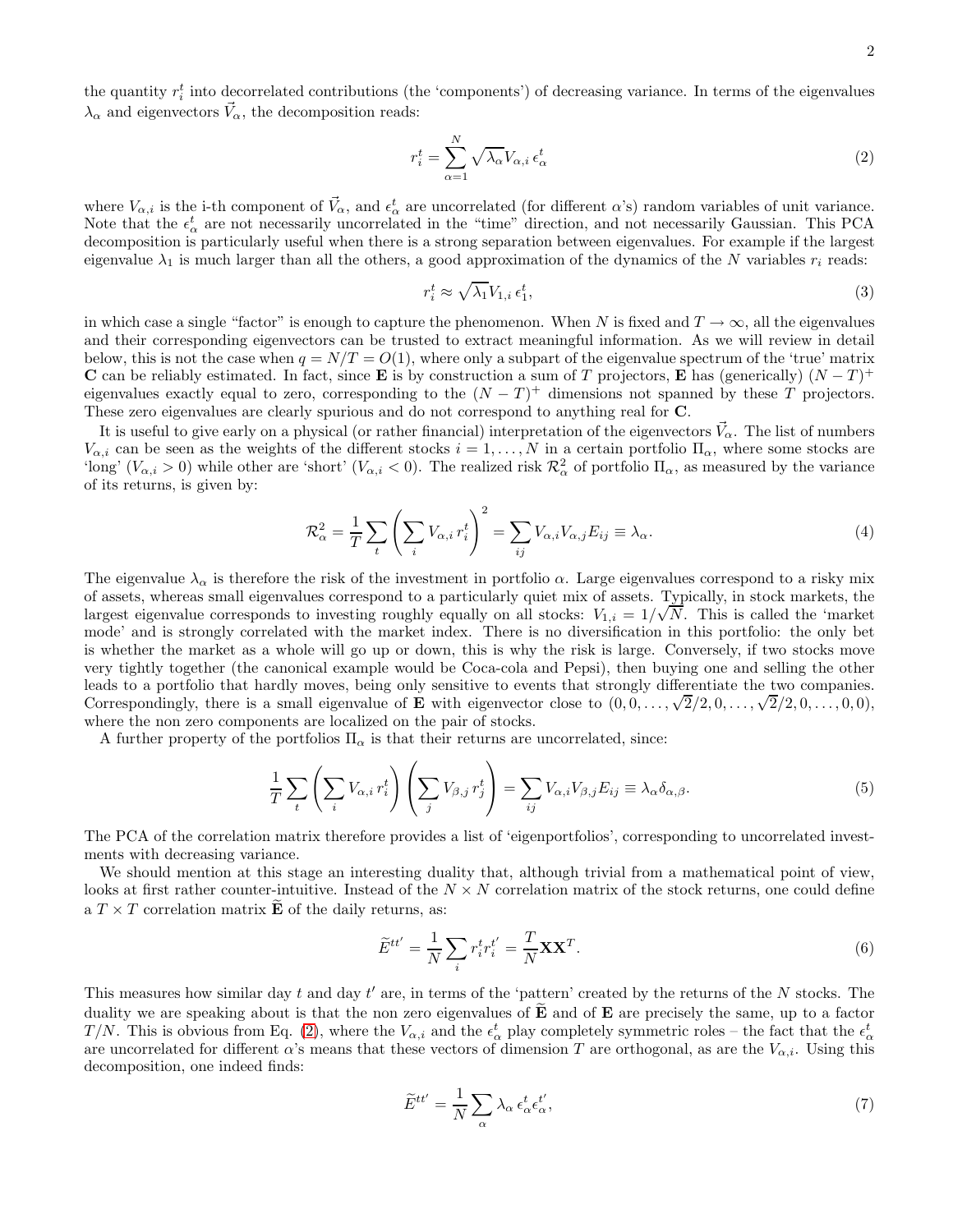showing that the non zero eigenvalues of  $\tilde{E}$  are indeed  $\lambda_{\alpha}$ 's (up to a factor 1/q). The corresponding eigenvectors of E are simply the lists of the daily returns of the portfolios  $\Pi_{\alpha}$ . Of course, if  $T > N$ , E has  $T - N$  additional zero eigenvalues.

## II. RETURN STATISTICS AND PORTFOLIO THEORY

#### A. Single asset returns: a short review

Quite far from the simple assumption of textbook mathematical finance, the returns (i.e. the relative price changes) of any kind of traded financial instrument (stocks, currencies, interest rates, commodities, etc. [\[64](#page-22-1)]) are very far from Gaussian. The unconditional distribution of returns has fat tails, decaying as a power law for large arguments. In fact, the empirical probability distribution function of returns on shortish time scales (say between a few minutes and a few days) can be reasonably well fitted by a Student-t distribution (see e.g. [\[25](#page-21-24)]):[\[65](#page-22-2)]

<span id="page-2-1"></span>
$$
P(r) = \frac{1}{\sqrt{\pi}} \frac{\Gamma(\frac{1+\mu}{2})}{\Gamma(\frac{\mu}{2})} \frac{a^{\mu}}{(r^2 + a^2)^{\frac{1+\mu}{2}}}
$$
(8)

where a is a parameter related to the variance of the distribution through  $\sigma^2 = a^2/(\mu - 2)$ , and  $\mu$  is in the range 3 to 5 [\[26](#page-21-25)]. We assume here and in the following that the returns have zero mean, which is appropriate for short enough time scales: any long term drift is generally negligible compared to  $\sigma$  for time scales up to a few weeks.

This unconditional distribution can however be misleading, since returns are in fact very far from IID random variables. In other words, the returns cannot be thought of as independently drawn Student random variables. For one thing, such a model predicts that upon time aggregation, the distribution of returns is the convolution of Student distributions, which converges far too quickly towards a Gaussian distribution of returns for longer time scales. In intuitive terms, the volatility of financial returns is itself a dynamical variable, that changes over time with a broad distribution of characteristic frequencies. In more formal terms, the return at time  $t$  can be represented by the product of a volatility component  $\sigma^t$  and a directional component  $\xi^t$  (see e.g. [\[25](#page-21-24)]):

<span id="page-2-0"></span>
$$
r^t = \sigma^t \xi^t,\tag{9}
$$

where the  $\xi^t$  are IID random variables of unit variance, and  $\sigma^t$  a positive random variable with both fast and slow components. It is to a large extent a matter of taste to choose  $\xi^t$  to be Gaussian and keep a high frequency, unpredictable part to  $\sigma^t$ , or to choose  $\xi^t$  to be non-Gaussian (for example Student-t distributed [\[66\]](#page-22-3)) and only keep the low frequency, predictable part of  $\sigma^t$ . The slow part of  $\sigma^t$  is found to be a long memory process, such that its correlation function decays as a slow power-law of the time lag  $\tau$  (see [\[25,](#page-21-24) [27\]](#page-21-26) and references therein):[\[67\]](#page-22-4)

$$
\overline{\sigma^t \sigma^{t+\tau}} - \overline{\sigma}^2 \propto \tau^{-\nu}, \qquad \nu \sim 0.1 \tag{10}
$$

It is worth insisting that in Eq. [\(9\)](#page-2-0),  $\sigma^t$  and  $\xi^t$  are in fact not independent. It is indeed well documented that on stock markets negative past returns tend to increase future volatilities, and vice-versa [\[25\]](#page-21-24). This is called the 'leverage' effect, and means in particular that the average of quantities such as  $\xi^t \sigma^{t+\tau}$  is negative when  $\tau > 0$ .

## <span id="page-2-2"></span>B. Multivariate distribution of returns

Having now specified the monovariate statistics of returns, we want to extend this description to the joint distribution of the returns of N correlated assets. We will first focus on the joint distribution of simultaneous returns  $\{r_1^t, r_2^t, \ldots, r_N^t\}$ . Clearly, all marginals of this joint distribution must resemble the Student-t distribution [\(8\)](#page-2-1) above; furthermore, it must be compatible with the (true) correlation matrix of the returns:

$$
C_{ij} = \int \prod_{k} [\mathrm{d}r_{k}] \; r_{i} r_{j} \; P(r_{1}, r_{2}, \dots, r_{N}). \tag{11}
$$

Needless to say, these two requirements are weak constraints that can be fulfilled by the joint distribution  $P(r_1, r_2, \ldots, r_N)$  in an infinite number of ways. This is referred to as the 'copula specification problem' in quantitative finance. A copula is a joint distribution of N random variables  $u_i$  that all have a uniform marginal distribution in [0,1]; this can be transformed into  $P(r_1, r_2, \ldots, r_N)$  by transforming each  $u_i$  into  $r_i = F_i^{-1}(u_i)$ , where  $F_i$  is the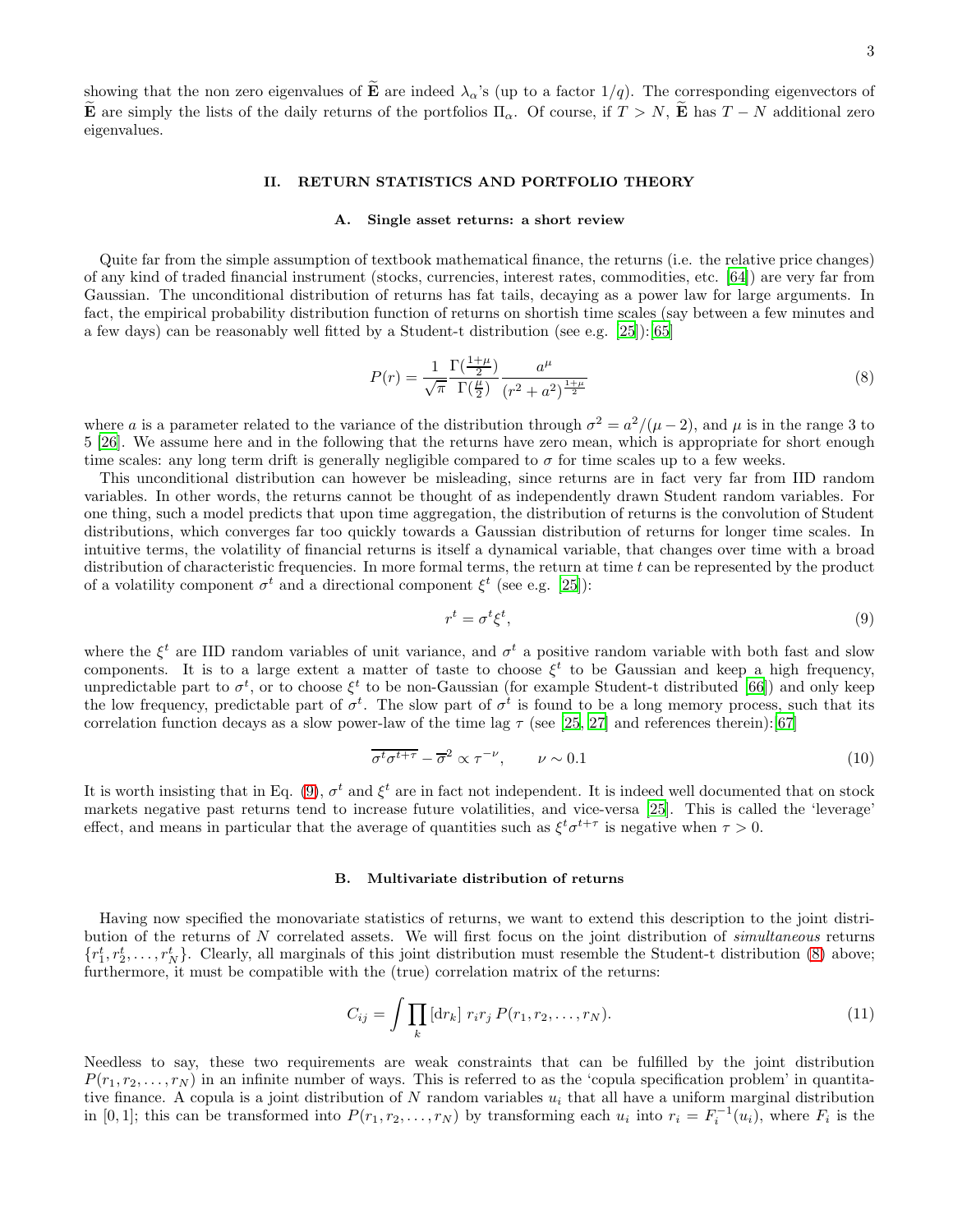(exact) cumulative marginal distribution of  $r_i$ . The fact that the copula problem is hugely under-constrained has led to a proliferation of possible candidates for the structure of financial asset correlations (for a review, see e.g. [\[28,](#page-21-27) [29](#page-21-28), [30,](#page-21-29) [33](#page-21-30)]). Unfortunately, the proposed copulas are often chosen because of mathematical convenience rather than based on a plausible underlying mechanism. From that point of view, many copulas appearing in the literature are in fact very unnatural.

There is however a natural extension of the monovariate Student-t distribution that has a clear financial interpretation. If we generalize the above decomposition Eq. [\(9\)](#page-2-0) as:

$$
r_i^t = s_i \,\sigma^t \xi_i^t,\tag{12}
$$

where the  $\xi_i^t$  are correlated Gaussian random variables with a correlation matrix  $\hat{C}_{ij}$  and the volatility  $\sigma^t$  is common to all assets and distributed as:

<span id="page-3-1"></span>
$$
P(\sigma) = \frac{2}{\Gamma(\frac{\mu}{2})} \exp\left[-\frac{\sigma_0^2}{\sigma^2}\right] \frac{\sigma_0^{\mu}}{\sigma^{1+\mu}},\tag{13}
$$

where  $\sigma_0^2 = 2\mu/(\mu - 2)$  in such a way that  $\langle \sigma^2 \rangle = 1$ , such that  $s_i$  is the volatility of the stock *i*. The joint distribution of returns is then a multivariate Student  $P_S$  that reads explicitly:

$$
P_S(r_1, r_2, \dots, r_N) = \frac{\Gamma(\frac{N+\mu}{2})}{\Gamma(\frac{\mu}{2})\sqrt{(\mu\pi)^N \det \widehat{C}} \left(1 + \frac{1}{\mu} \sum_{ij} r_i(\widehat{C}^{-1})_{ij} r_j\right)^{\frac{N+\mu}{2}}},\tag{14}
$$

where we have normalized returns so that  $s_i \equiv 1$ . Let us list a few useful properties of this model:

- The marginal distribution of any  $r_i$  is a monovariate Student-t distribution of parameter  $\mu$ .
- In the limit  $\mu \to \infty$ , one can show that the multivariate Student distribution  $P_S$  tends towards a multivariate Gaussian distribution. This is expected, since in this limit, the random volatility  $\sigma$  does not fluctuate anymore and is equal to 1.
- The correlation matrix of the  $r_i$  is given, for  $\mu > 2$ , by:

$$
C_{ij} = \langle r_i r_j \rangle = \frac{\mu}{\mu - 2} \widehat{C}_{ij}.
$$
\n(15)

• Wick's theorem for Gaussian variables can be extended to Student variables. For example, one can show that:

$$
\langle r_i r_j r_k r_l \rangle = \frac{\mu - 2}{\mu - 4} \left[ C_{ij} C_{kl} + C_{ik} C_{jl} + C_{il} C_{jk} \right],\tag{16}
$$

This shows explicitly that uncorrelated by Student variables are not independent. Indeed, even when  $C_{ij} = 0$ , the correlation of squared returns is positive:

$$
\langle r_i^2 r_j^2 \rangle - \langle r_i^2 \rangle^2 = \frac{2}{\mu - 4} C_{ii} C_{jj} > 0. \tag{17}
$$

• Finally, note the matrix  $\hat{C}_{ij}$  can be estimated from empirical data using a maximum likelihood procedure. Given a time series of stock returns  $r_i^t$ , the most likely matrix  $\hat{C}_{ij}$  is given by the solution of the following equation:

<span id="page-3-0"></span>
$$
\widehat{C}_{ij} = \frac{N+\mu}{T} \sum_{t=1}^{T} \frac{r_i^t r_j^t}{\mu + \sum_{mn} r_m^t (\widehat{C}^{-1})_{mn} r_n^t}.
$$
\n(18)

Note that in the Gaussian limit  $\mu \to \infty$  for a fixed N, the denominator of the above expression is simply given by  $\mu$ , and the final expression is simply:

$$
\widehat{C}_{ij} = C_{ij} = \frac{1}{T} \sum_{t=1}^{T} r_i^t r_j^t,
$$
\n(19)

as it should be.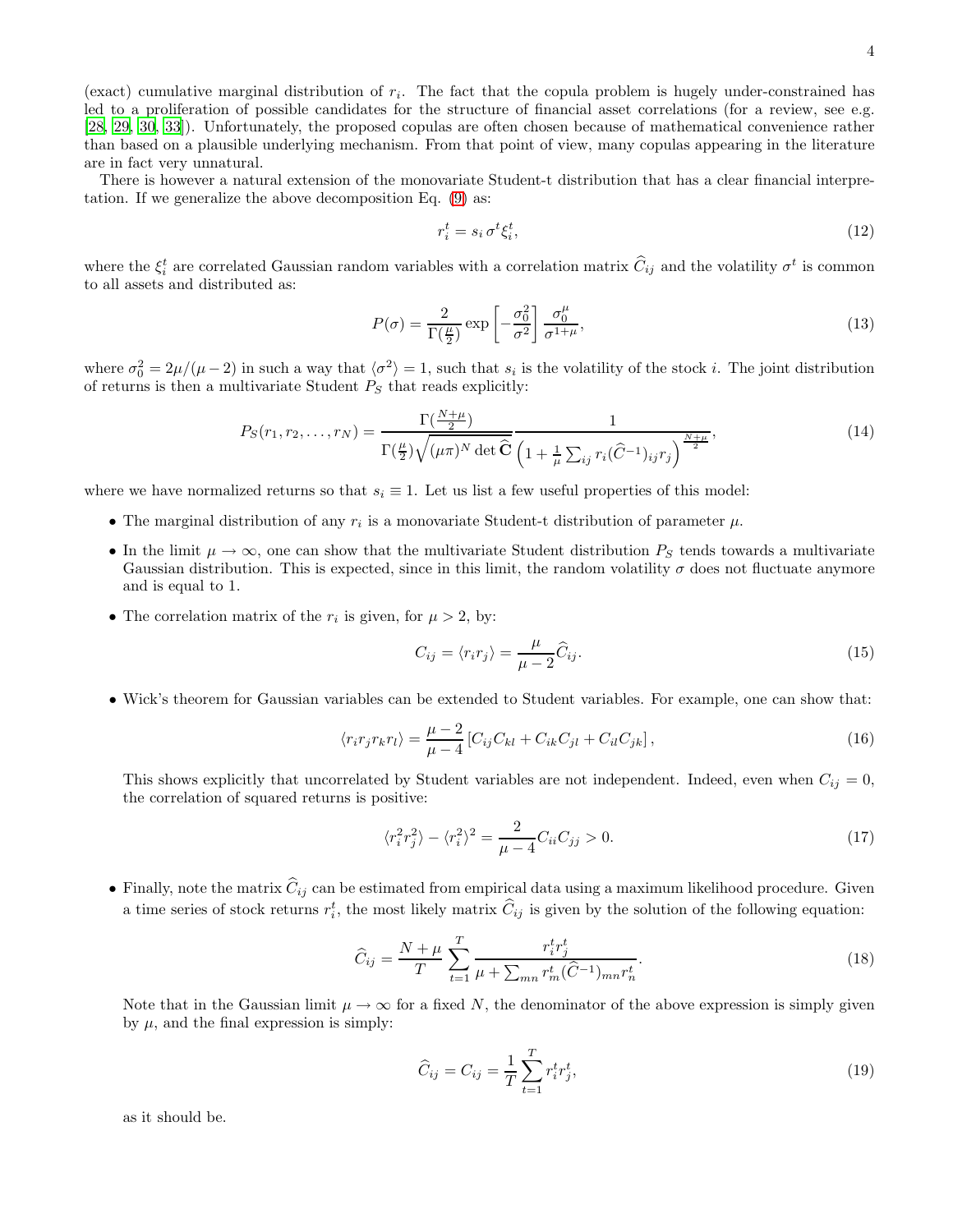This multivariate Student model is in fact too simple to describe financial data since it assumes that there is a unique volatility factor, common to all assets. One expects that in reality several volatility factors are needed. However, the precise implementation of this idea and the resulting form of the multivariate distribution (and the corresponding natural copula) has not been worked out in details and is still very much a research topic.

Before leaving this section, we should mention the role of the observation frequency, i.e. the time lag used to define price returns. Qualitatively, all the above discussion applies as soon as one can forget about price discretization effects (a few minutes on actively traded stocks) up to a few days, before a progressive 'gaussianization' of returns takes place. Quantitatively, however, some measurable evolution with the time lag can be observed. One important effect for our purpose here is the so-called Epps effect, i.e. the fact that the correlation of returns  $r_i$  and  $r_j$  tends to increase with the time lag, quite strongly between 5 minutes and 30 minutes, then more slowly before apparently saturating after a few days [\[31](#page-21-31), [32\]](#page-21-32). A simple mechanism for such an increase (apart from artefacts coming from microstructural effects and stale prices) is pair trading. Imagine two stocks i and j known to be similar to each other (say, as mentioned above, Coca and Pepsi). Then the evolution of one stock, due to some idiosyncratic effect, is expected to drive the other through the impact of pair traders. One can write down a mathematical model for this, and compute the lag dependence of the returns, but it is quite clear that the time scale over which the correlation coefficient converges towards its low frequency value is directly related to the strength of the pair trading effect.

The Epps effect is very important since one might have hoped that increasing the frequency of observations allows one to have effectively longer samples of returns to estimate the correlation matrix, thereby increasing the quality factor  $Q = T/N$  alluded to in the introduction. One has to make sure, however, that the very object one wants to measure, i.e. the matrix  $C_{ij}$ , does not actually change with the observation frequency. It seems that the Epps effect is nowadays weaker than in the past (say before year 2000) in the sense that the correlation matrix converges faster towards its low frequency limit. But as we discuss in the conclusion, there might be a lot to learn from a detailed analysis of the ultra high frequency behaviour of the correlation matrix.

## <span id="page-4-1"></span>C. Risk and portfolio theory

Suppose one builds a portfolio of N assets with weight  $w_i$  on the *i*th asset, with (daily) volatility  $s_i$ . If one knew the 'true' correlation matrix  $C_{ij}$ , one would have access to the (daily) variance of the portfolio return, given by:

$$
\mathcal{R}^2 = \sum_{ij} w_i s_i C_{ij} s_j w_j,\tag{20}
$$

where  $C_{ij}$  is the correlation matrix. If one has predicted gains  $g_i$ , then the expected gain of the portfolio is  $\mathcal{G} = \sum w_i g_i$ .

In order to measure and optimize the risk of this portfolio, one therefore has to come up with a reliable estimate of the correlation matrix  $C_{ij}$ . This is difficult in general since one has to determine of the order of  $N^2/2$  coefficients out of N time series of length T, and in general T is not much larger than N. As noted in the introduction, typical values of  $Q = T/N$  are in the range  $1 \rightarrow 10$  in most applications. In the following we assume for simplicity that the volatilities  $s_i$  are perfectly known (an improved estimate of the future volatility over some time horizon can be obtained using the information distilled by option markets). By redefining  $w_i$  as  $w_i s_i$  and  $g_i$  as  $g_i/s_i$ , one can set  $s_i \equiv 1$ , which is our convention from now on.

The risk of a portfolio with weights  $w_i$  constructed *independently* of the past realized returns  $r_i^t$  is faithfully measured by:

$$
\mathcal{R}_E^2 = \sum_{ij} w_i E_{ij} w_j,\tag{21}
$$

using the empirical correlation matrix  $\bf{E}$ . This estimate is unbiased and the relative mean square-error one the risk is small ( $\sim 1/T$ ). But when the w are chosen using the observed r's, as we show now, the result can be very different.

Problems indeed arise when one wants to estimate the risk of an optimized portfolio, resulting from a Markowitz optimization scheme, which gives the portfolio with maximum expected return for a given risk or equivalently, the minimum risk for a given return  $G$  (we will study the latter case below). Assuming  $C$  is known, simple calculations using Lagrange multipliers readily yield the optimal weights  $w_i^*$ , which read, in matrix notation:

<span id="page-4-0"></span>
$$
\mathbf{w}_C^* = \mathcal{G} \frac{\mathbf{C}^{-1} \mathbf{g}}{\mathbf{g}^T \mathbf{C}^{-1} \mathbf{g}}\tag{22}
$$

One sees that these optimal weights involve the inverse of the correlation matrix, which will be the source of problems, and will require a way to 'clean' the empirical correlation matrix. Let us explain why in details.

The question is to estimate the risk of this optimized portfolio, and in particular to understand the biases of different possible estimates. We define the following three quantities [\[7\]](#page-21-6):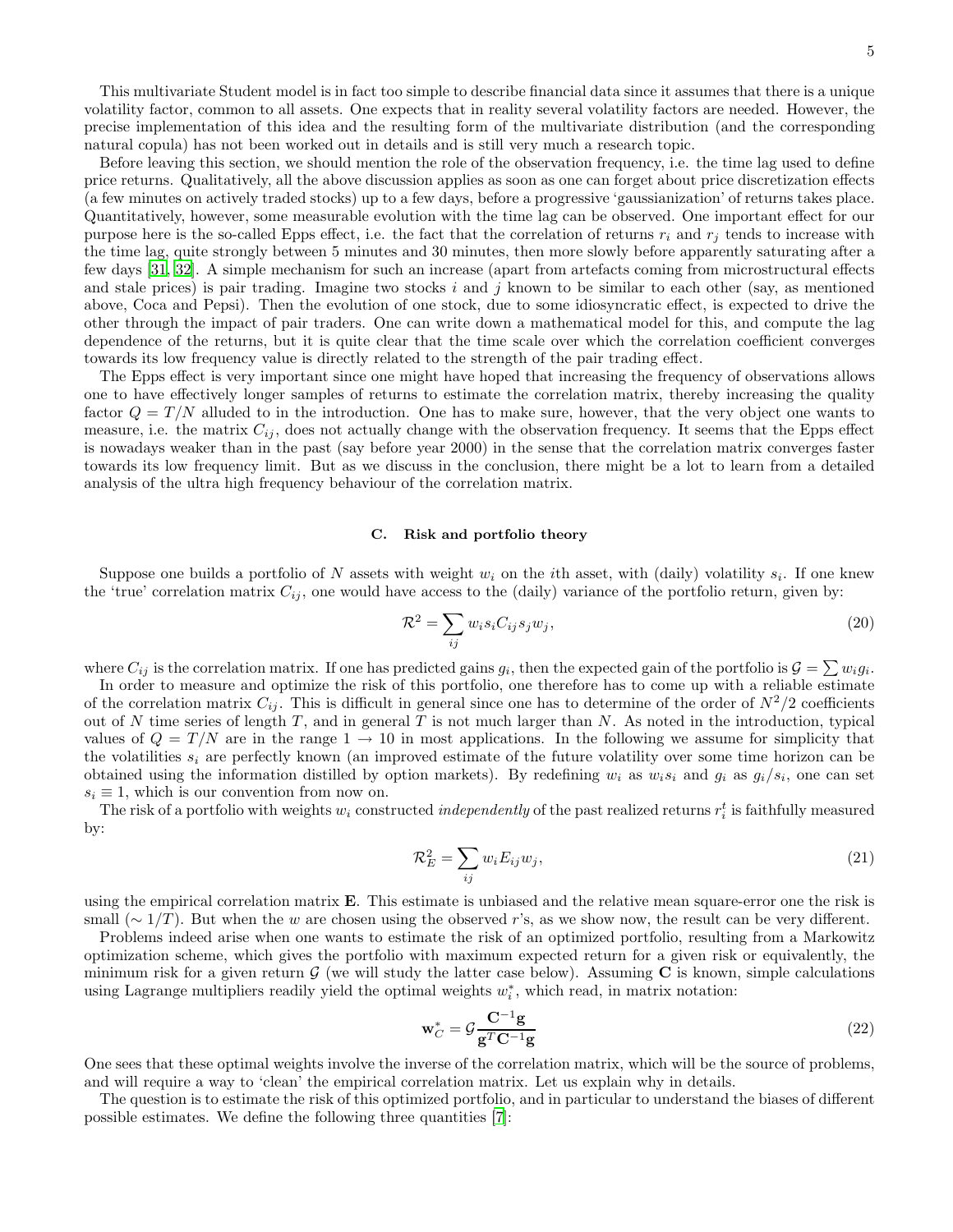• The "in-sample" risk, corresponding to the risk of the optimal portfolio over the period used to construct it, using E as the correlation matrix.

$$
\mathcal{R}_{\text{in}}^2 = \mathbf{w}_E^{*T} \mathbf{E} \mathbf{w}_E^* = \frac{\mathcal{G}^2}{\mathbf{g}^T \mathbf{E}^{-1} \mathbf{g}}
$$
(23)

• The "true" minimal risk, which is the risk of the optimized portfolio in the ideal world where C is perfectly known:

$$
\mathcal{R}_{\text{true}}^2 = \mathbf{w}_C^{*T} \mathbf{C} \mathbf{w}_C^* = \frac{\mathcal{G}^2}{\mathbf{g}^T \mathbf{C}^{-1} \mathbf{g}}
$$
(24)

• The "out-of-sample" risk which is the risk of the portfolio constructed using **E**, but observed on the next (independent) period of time. The expected risk is then:

$$
\mathcal{R}_{\text{out}}^2 = \mathbf{w}_E^{*T} \mathbf{C} \mathbf{w}_E^* = \frac{\mathcal{G}^2 \mathbf{g}^T \mathbf{E}^{-1} \mathbf{C} \mathbf{E}^{-1} \mathbf{g}}{(\mathbf{g}^T \mathbf{E}^{-1} \mathbf{g})^2}
$$
(25)

This last quantity is obviously the most important one in practice.

If we assume that **E** is a noisy, but unbiased estimator of **C**, such that  $\overline{\mathbf{E}} = \mathbf{C}$ , one can use a convexity argument for the inverse of positive definite matrices to show that in general:

$$
\overline{\mathbf{g}^T \mathbf{E}^{-1} \mathbf{g}} \ge \mathbf{g}^T \mathbf{C}^{-1} \mathbf{g}
$$
 (26)

Hence for large matrices, for which the result is self-averaging:

$$
\mathcal{R}_{\text{in}}^2 \le \mathcal{R}_{\text{true}}^2. \tag{27}
$$

By optimality, one clearly has:

$$
\mathcal{R}_{\text{true}}^2 \le \mathcal{R}_{\text{out}}^2. \tag{28}
$$

These results show that the out-of-sample risk of an optimized portfolio is larger (and in practice, much larger, see section VB below) than the in-sample risk, which itself is an underestimate of the true minimal risk. This is a general situation: using past returns to optimize a strategy always leads to over-optimistic results because the optimization adapts to the particular realization of the noise, and is unstable in time. Using the Random Matrix results of the next sections, one can show that for IID returns, with an *arbitrary* "true" correlation matrix  $C$ , the risk of large portfolios obeys: [\[15](#page-21-14)]

<span id="page-5-0"></span>
$$
\mathcal{R}_{\text{in}} = \mathcal{R}_{\text{true}}\sqrt{1-q} = \mathcal{R}_{\text{out}}(1-q). \tag{29}
$$

where  $q = N/T = 1/Q$ . The out-of-sample risk is therefore  $1/\sqrt{1-q}$  times larger than the true risk, while the in sample risk is  $\sqrt{1-q}$  smaller than the true risk. This is a typical data snooping effect. Only in the limit  $q \to 0$  will these risks coincide, which is expected since in this case the measurement noise disappears, and  $E = C$ . In the limit  $q \rightarrow 1$ , on the other hand, the in-sample risk becomes zero since it becomes possible to find eigenvectors (portfolios) with exactly zero eigenvalues, i.e., zero in sample risk. The underestimation of the risk turns out to be even stronger in the case of a multivariate Student model for returns [\[9](#page-21-8)]. In any case, the optimal determination of the correlation matrix based on empirical should be such that the ratio  $\mathcal{R}^2_{\text{true}}/\mathcal{R}^2_{\text{out}} \leq 1$  is as large as possible.

In order to get some general intuition on how the Markowitz optimal portfolio might not be optimal at all, let us rewrite the solution Eq. [\(22\)](#page-4-0) above in terms of eigenvalues and eigenvectors:

$$
w_i^* \propto \sum_{\alpha j} \lambda_{\alpha}^{-1} V_{\alpha,i} V_{\alpha,j} g_j \equiv g_i + \sum_{\alpha j} \left( \lambda_{\alpha}^{-1} - 1 \right) V_{\alpha,i} V_{\alpha,j} g_j \tag{30}
$$

The first term corresponds to the naive solution: one should invest proportionally to the expected gain (in units where  $s_i = 1$ ). The correction term means that the weights of eigenvectors with  $\lambda_{\alpha} > 1$  must be reduced, whereas the weights of eigenvectors with  $\lambda_{\alpha} < 1$  should be enhanced. The optimal Markowitz solution may allocate a substantial weight to small eigenvalues, which may be entirely dominated by measurement noise and hence unstable. There several ways to clean the correlation matrix such as to tame these spurious small risk portfolios, in particular based on Random Matrix Theory ideas. We will come back to this point in Sect. [V B](#page-16-0)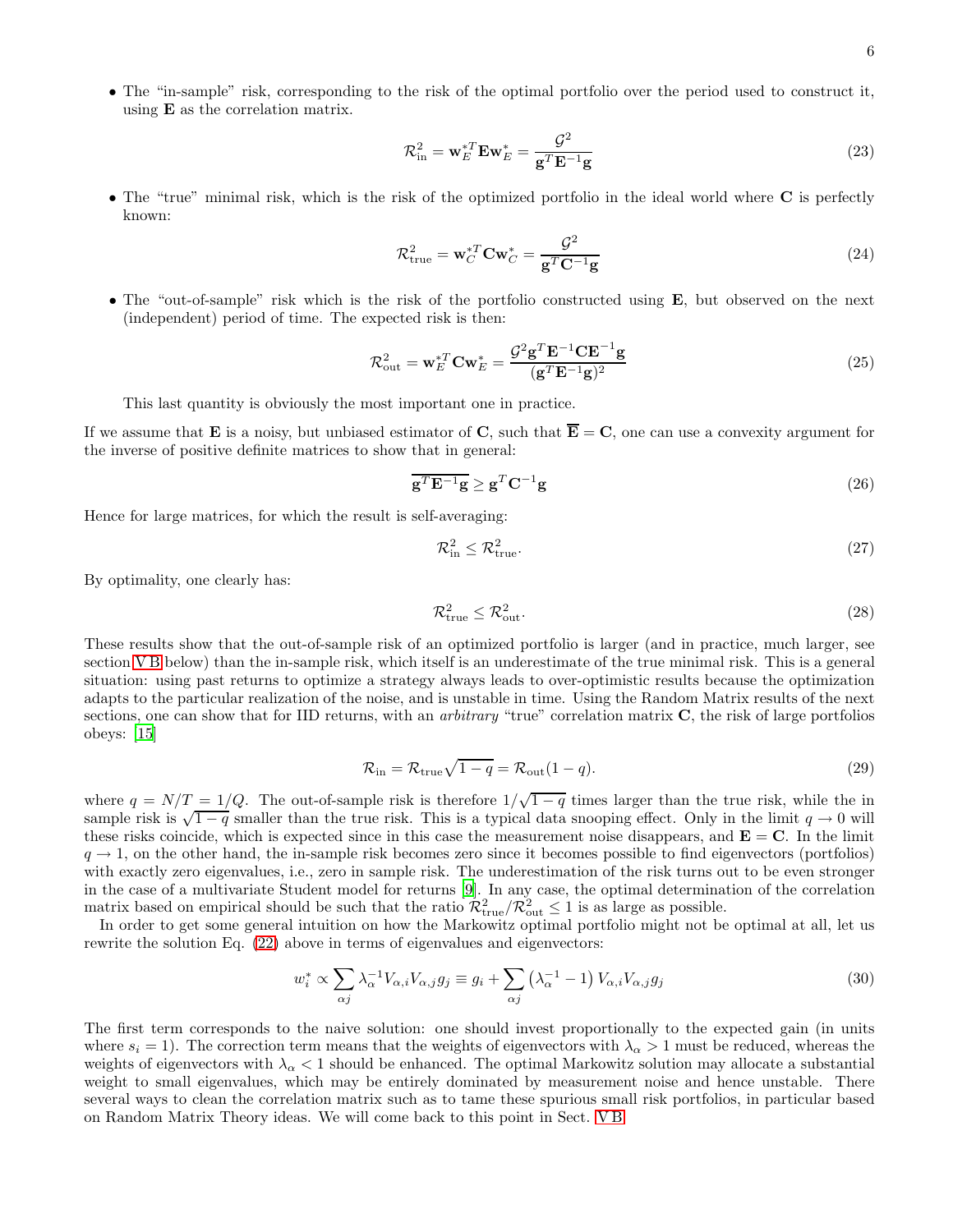## <span id="page-6-0"></span>D. Non equal time correlations and more general rectangular correlation matrices

The equal time correlation matrix  $C_{ij}$  is clearly important for risk purposes, and also the understand the structure of the market, or more generally the 'Principle Components' driving the process under consideration. A natural extension, very useful for prediction purposes, is to study a lagged correlation matrix between past and future returns. Let us define  $C_{ij}(\tau)$  as:

<span id="page-6-2"></span>
$$
C_{ij}(\tau) = \langle r_i^t r_j^{t+\tau} \rangle \tag{31}
$$

such that  $C_{ij}(\tau = 0) = C_{ij}$  is the standard correlation coefficient. Whereas  $C_{ij}$  is clearly a symmetric matrix,  $C_{ij}(\tau > 0)$  is in general non symmetric, and only obeys  $C_{ij}(\tau) = C_{ji}(-\tau)$ . How does one extend the idea of 'Principle Components', seemingly associated to the diagonalisation of  $C_{ij}$ , to these assymetric case?

The most general case looks in fact even worse: one could very well measure the correlation between  $N$  'input' variables  $X_i$ ,  $i = 1, ..., N$  and M 'output' variables  $Y_a$ ,  $a = 1, ..., M$ . The X and the Y's may be completely different from one another (for example,  $X$  could be production indicators and  $Y$  inflation indexes), or, as in the above example the same set of observables but observed at different times:  $N = M$ ,  $X_i^t = r_i^t$  and  $Y_a^t = r_a^{t+\tau}$ . The cross-correlations between X's and Y's is characterized by a rectangular  $N \times M$  matrix  $\hat{C}$  defined as:

$$
\mathcal{C}_{ia} = \langle X_i Y_a \rangle \tag{32}
$$

(we assume that both X's and Y's have zero mean and variance unity). If there is a total of T observations, where both  $X_i^t$  and  $Y_a^t$ ,  $t = 1, ..., T$  are observed, the empirical estimate of C is, after standardizing X and Y:

<span id="page-6-1"></span>
$$
\mathcal{E}_{ia} = \frac{1}{T} \sum_{t=1}^{T} X_i^t Y_a^t. \tag{33}
$$

What can be said about these rectangular, non symmetric correlation matrices? The singular value decomposition (SVD) answers the question in the following sense: what is the (normalized) linear combination of X's on the one hand, and of Y's on the other hand, that have the strongest mutual correlation? In other words, what is the best pair of predictor and predicted variables, given the data? The largest singular value  $c_{\text{max}}$  and its corresponding left and right eigenvectors answer precisely this question: the eigenvectors tell us how to construct these optimal linear combinations, and the associated singular value gives us the strength of the cross-correlation:  $0 \leq c_{\text{max}} \leq 1$ . One can now restrict both the input and output spaces to the  $N-1$  and  $M-1$  dimensional sub-spaces orthogonal to the two eigenvectors, and repeat the operation. The list of singular values  $c_a$  gives the prediction power, in decreasing order, of the corresponding linear combinations. This is called "Canonical Component Analysis" (CCA) in the literature [\[43\]](#page-21-33); surprisingly in view of its wide range of applications, this method of investigation has be somewhat neglected since it was first introduced in 1936 [\[34\]](#page-21-34).

How to get these singular values and the associated left and right eigenvectors? The trick is to consider the  $N \times N$ matrix  $\mathcal{CC}^T$ , which is now symmetric and has N non negative eigenvalues, each of which being equal to the square of a singular value of  $\mathcal C$  itself. The eigenvectors give us the weights of the linear combination of the X's that construct the 'best' predictors in the above sense. One then forms the  $M \times M$  matrix  $C^{T}C$  that has exactly the same non zero eigenvalues as  $\mathcal{CC}^T$ ; the corresponding eigenvectors now give us the weights of the linear combination of the Y's that construct the 'best' predictees. If  $M > N$ ,  $C^T C$  has  $M - N$  additional zero eigenvalues; whereas when  $M < N$  it is  $CC^T$ that has an excess of  $N - M$  zero eigenvalues. The list of the non zero eigenvalues,  $c_{\text{max}}^2 = c_1^2 \geq c_2^2 \geq \ldots \geq c_{(N,M)}^2$ gives a sense of the predictive power of the X's on the behaviour of the Y's. However, as for standard correlation matrices, the empirical determination of  $\mathcal C$  is often strewn with measurement noise and RMT will help sorting out grain from chaff, i.e. what is true information (the "grain") in the spectrum of  $\mathcal C$  and what is presumably the "chaff".

## III. RANDOM MATRIX THEORY: THE BULK

## A. Preliminaries

Random Matrix Theory (RMT) attempts to make statements about the statistics of the eigenvalues  $\lambda_{\alpha}$  of large random matrices, in particular the density of eigenvalues  $\rho(\lambda)$ , defined as:

$$
\rho_N(\lambda) = \frac{1}{N} \sum_{\alpha=1}^N \delta(\lambda - \lambda_\alpha), \qquad (34)
$$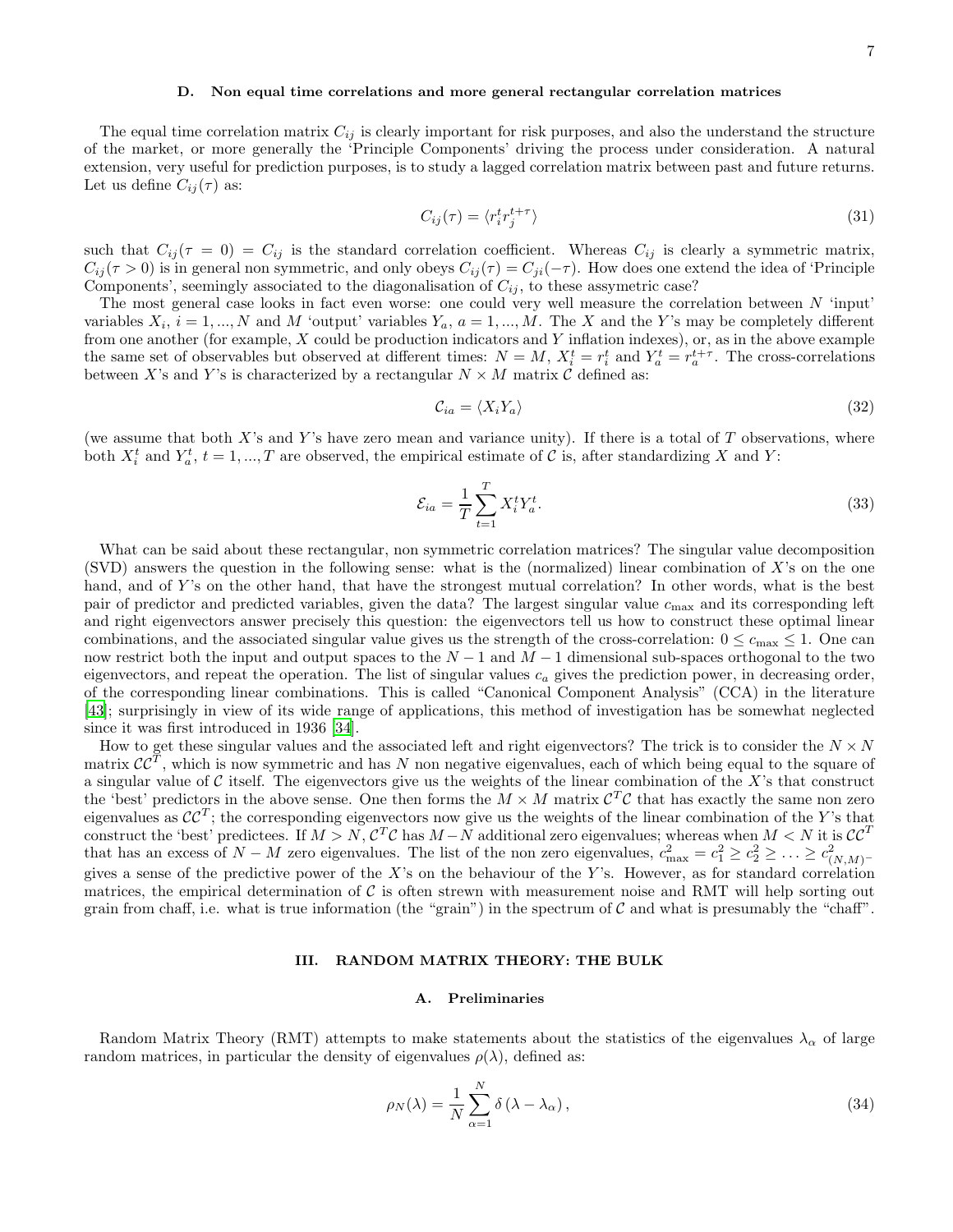where  $\lambda_{\alpha}$  are the eigenvalues of the  $N \times N$  symmetric matrix **H** that belongs to the statistical ensemble under scrutiny. It is customary to introduce the the resolvent  $G_H(z)$  of H (also called the Stieltjes transform), where z is a complex number:

$$
G_H(z) = \frac{1}{N} \text{Tr} \left[ (z\mathbf{I} - \mathbf{H})^{-1} \right],\tag{35}
$$

from which one can extract the spectrum as:

$$
\rho_N(\lambda) = \lim_{\epsilon \to 0} \frac{1}{\pi} \Im \left( G_H(\lambda - i\epsilon) \right). \tag{36}
$$

In the limit where N tends to infinity, it often (but not always) happens that the density of eigenvalues  $\rho_N$  tends almost surely to a unique well defined density  $\rho_{\infty}(\lambda)$ . This means that the density  $\rho_N$  becomes independent of the specific realization of the matrix  $H$ , provided  $H$  is a 'typical' sample within its ensemble. This property, called 'ergodicity' or 'self-averaging', is extremely important for practical applications since the asymptotic result  $\rho_{\infty}(\lambda)$  can be used describe the eigenvalue density of a single instance. This is clearly one of the key of the success of RMT.

Several other 'transforms', beyond the resolvent  $G(z)$ , turn out to be useful for our purposes. One is the so-called 'Blue function'  $B(z)$ , which is the functional inverse of  $G(z)$ , i.e.:  $B[G(z)] = G[B(z)] = z$ . The R-transform is simply related to the Blue function through [\[2](#page-21-1)]:

$$
R(z) = B(z) - z^{-1}.
$$
\n(37)

It is a simple exercise to show that  $R(z)$  obeys the following property:

<span id="page-7-0"></span>
$$
R_{aH}(z) = aR_H(az) \tag{38}
$$

where a is an arbitrary real number. Furthermore,  $R(z)$  can be expanded for large z as  $R(z) = \sum_{k=1}^{\infty} c_k z^{k-1}$ , where the coefficients  $c_k$  can be thought of as cumulants (see below). For example,  $c_1 = \int d\lambda \lambda \rho(\lambda)$ . When  $c_1 = 0$ ,  $c_2 = \int d\lambda \lambda^2 \rho(\lambda).$ 

The last object that we will need is more cumbersome. It is called the S-transform and is defined as follows [\[2\]](#page-21-1):

$$
S(z) = -\frac{1+z}{z}\eta^{-1}(1+z) \quad \text{where} \quad \eta(y) \equiv -\frac{1}{y}G\left(\frac{1}{y}\right). \tag{39}
$$

In the following, we will review several RMT results on the bulk density of states  $\rho_{\infty}(\lambda)$  that can be obtained using an amazingly efficient concept: matrix freeness [\[35\]](#page-21-35). The various fancy transforms introduced above will then appear more natural.

## B. Free Matrices

Freeness is the generalization to matrices of the concept of independence for random variables. Loosely speaking, two matrices A and B are mutually free if their eigenbasis are related to one another by a random rotation, or said differently if the eigenvectors of **A** and **B** are almost surely orthogonal. A more precise and comprehensive definition can be found in, e.g. [\[2\]](#page-21-1), but our simplified definition, and the following examples, will be sufficient for our purposes.

Let us give two important examples of mutually free matrices. The first one is nearly trivial. Take two fixed matrices **A** and **B**, and choose a certain rotation matrix **O** within the orthogonal group  $O(N)$ , uniformly over the Haar measure. Then A and  $O<sup>T</sup>BO$  are mutually free. The second is more interesting, and still not very esoteric. Take two matrices  $\mathbf{H}_1$  and  $\mathbf{H}_2$  chosen independently within the GOE ensemble, i.e. the ensemble symmetric matrices such that all entries are IID Gaussian variables. Since the measure of this ensemble of random matrices is invariant under orthogonal transformation, it means that the rotation matrix  $O_1$  diagonalizing  $H_1$  is a random rotation matrix over  $O(N)$  (this is actually a convenient numerical method to generate random rotation matrices). The rotation  $O_1^T O_2$ from the eigenbasis of  $H_1$  to that of  $H_2$  is therefore also random, and  $H_1$  and  $H_2$  are mutually free. More examples will be encountered below.

Now, matrix freeness allows one to compute the spectrum of the sum of matrices, knowing the spectrum of each of the matrices, provided they are mutually free. More precisely, if  $R_A(z)$  and  $R_B(z)$  are the R-transforms of two free matrices  $A$  and  $B$ , then:

$$
R_{A+B}(z) = R_A(z) + R_B(z)
$$
\n(40)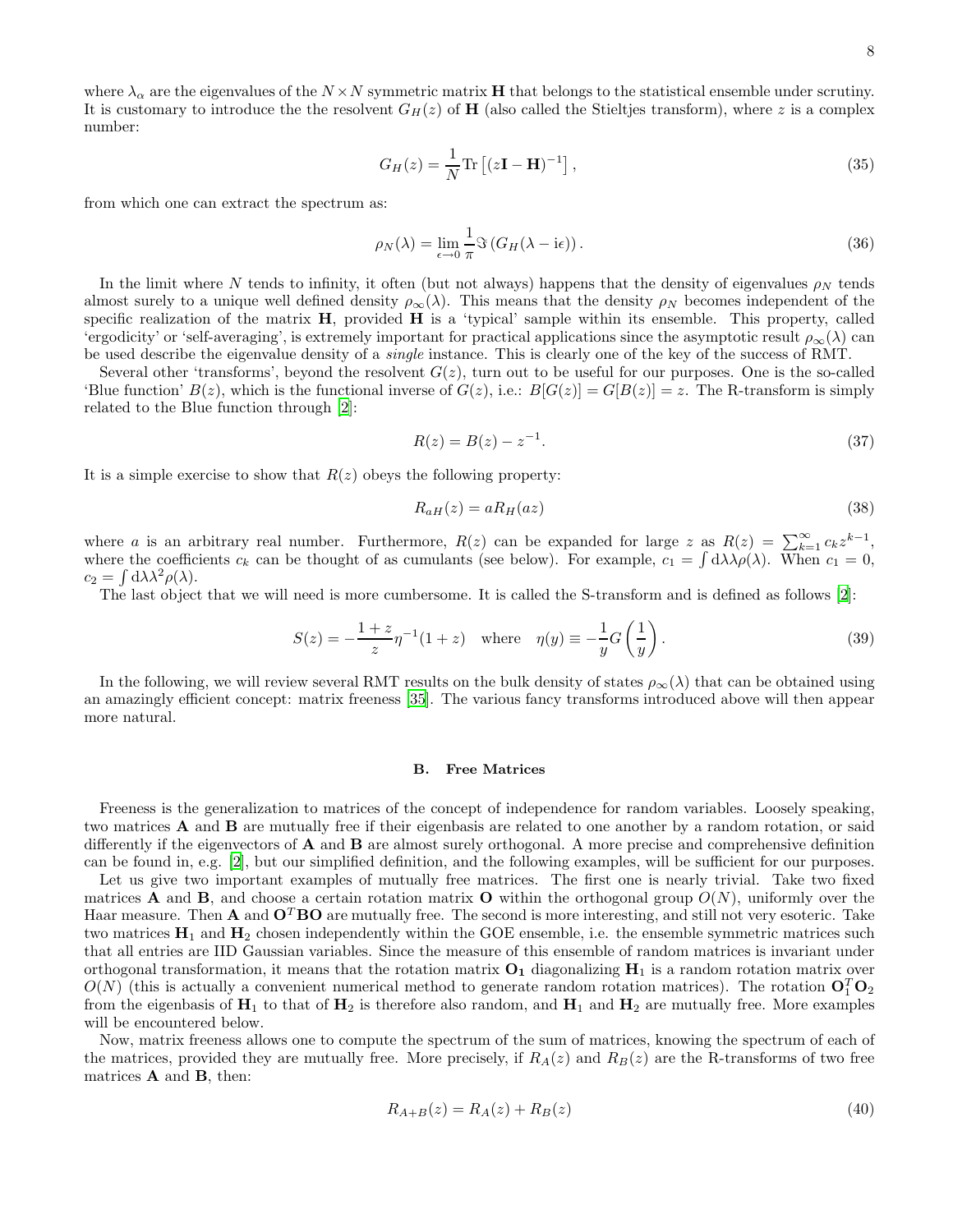This result clearly generalizes the convolution rule for sum of two independent random variables, for which the logarithm of the characteristic function is additive. Once  $R_{A+B}(z)$  is known, one can in principle invert the Rtransform to reach the eigenvalue density of  $A + B$ 

There is an analogous result for the product of non negative random matrices. In this case, the S-transform is multiplicative:

$$
S_{A+B}(z) = S_A(z)S_B(z)
$$
\n
$$
(41)
$$

In the rest of this section, we will show how these powerful rules allows one to establish very easily several well known eigenvalue densities for large matrices, as well as some newer results.

## C. Application: Wigner and Marčenko & Pastur

Let us start with the celebrated Wigner semi-circle for Gaussian Orthogonal matrices. As stated above, two such matrices  $H_1$  and  $H_2$  are mutually free. Furthermore, because of the stability of Gaussian variables under addition,  $(\mathbf{H}_1 + \mathbf{H}_2)/\sqrt{2}$  is in the same ensemble. One therefore has:

$$
R_{\sqrt{2}H}(z) = R_{H_1 + H_2}(z) = R_{H_1}(z) + R_{H_2}(z) = 2R_H(z)
$$
\n<sup>(42)</sup>

Using the result Eq. [\(38\)](#page-7-0) above with  $a = \sqrt{2}$ , one finds that  $R(z)$  must obey:

$$
2R_H(z) = \sqrt{2}R_H(\sqrt{2}z) \longrightarrow R_H(z) = z \tag{43}
$$

where we have assumed the standard normalization TrH<sup>2</sup> = 1. One can check easily that  $R(z) = z$  is indeed the R-transform of Wigner semi-circle. There is another nice Central Limit Theorem-like way of establishing this result. Suppose  $\mathbf{H}_i$ ,  $i = 1, ..., \mathcal{N}$  are 'small' traceless random matrices, such that each element has a variance equal to  $\epsilon^2$ with  $\epsilon \to 0$ . Expand their resolvent  $G_i(z)$  in  $1/z$ .

$$
G(z) = \frac{1}{z} + 0 + \epsilon^2 \frac{1}{z^3} + O(\epsilon^3 / z^4) \to \frac{1}{z} \approx G - \epsilon^2 G^3.
$$

Hence,

$$
B(z) \approx \frac{1}{z - \epsilon^2 z^3} \to R(z) = B(z) - \frac{1}{z} \approx \epsilon^2 z + O(\epsilon^3 z^2)
$$

Now if these N matrices are mutually free, with  $\epsilon = \mathcal{N}^{-1/2}$  and  $\mathcal{N} \to \infty$ , then the R-transform of the sum of such matrices is:

$$
R(z) = \mathcal{N}\epsilon^2 z + O(\mathcal{N}\epsilon^3 z^2) \to_{\mathcal{N}\to\infty} z.
$$

Therefore the sum of  $N$  'small' centered matrices has a Wigner spectrum in the large  $N$  limit, with computable corrections.

The next example is to consider empirical correlation in the case where the true correlation matrix is the identity:  $\mathbf{C} = \mathbf{I}$ . Then, **E** is by definition the sum of rank one matrices  $\delta E_{ij}^t = (r_i^t r_j^t)/T$ , where  $r_i^t$  are independent, unit variance random variables. Hence,  $\delta \mathbf{E}^t$  has one eigenvalue equal to q (for large N) associated with direction  $\mathbf{r}^t$ , and  $N-1$  zero eigenvalues corresponding to the hyperplane perpendicular to  $\mathbf{r}^t$ . The different  $\delta \mathbf{E}^t$  are therefore mutually free and one can use the R-transform trick. Since:

$$
\delta G^t(z) = \frac{1}{N} \left( \frac{1}{z - q} + \frac{N - 1}{z} \right) \tag{44}
$$

Inverting  $\delta G(z)$  to first order in  $1/N$ , the elementary Blue transform reads:

$$
\delta B(z) = \frac{1}{z} + \frac{q}{N(1 - qz)} \longrightarrow \delta R(z) = \frac{q}{N(1 - qz)}.
$$
\n(45)

Using the addition of R-transforms, one then deduces:

<span id="page-8-0"></span>
$$
B_E(z) = \frac{1}{z} + \frac{1}{(1 - qz)} \longrightarrow G_E(z) = \frac{(z + q - 1) - \sqrt{(z + q - 1)^2 - 4zq}}{2zq},\tag{46}
$$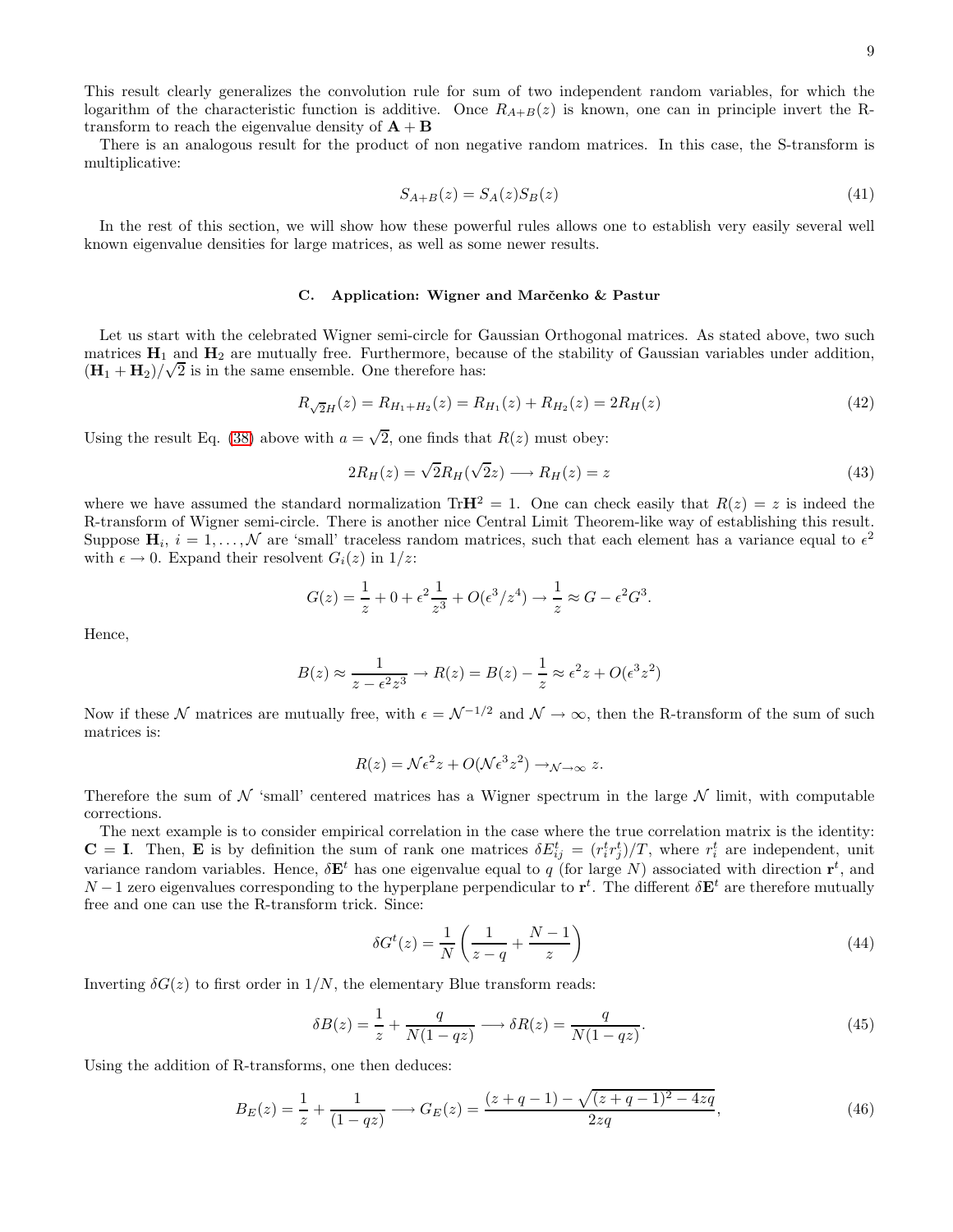

FIG. 1: Marc̆enko & Pastur spectrum for  $Q = T/N = 3.45$  (dotted line) compared to the spectrum of the exponentially weighted moving average correlation random matrix with  $q \equiv N\epsilon = 1/2$  (plain line).

which reproduces the well known Marc̆enko & Pastur result for the density of eigenvalues (for  $q < 1$ ) [\[1\]](#page-21-0):

$$
\rho_E(\lambda) = \frac{\sqrt{4\lambda q - (\lambda + q - 1)^2}}{2\pi\lambda q}, \quad \lambda \in [(1 - \sqrt{q})^2, (1 + \sqrt{q})^2].
$$
\n(47)

This distribution is plotted in Fig. 1 for  $Q = 1/q = 3.45$ . The remarkable feature of this result is that there should be no eigenvalue outside the interval  $[(1-\sqrt{q})^2, (1+\sqrt{q})^2]$  when  $N \to \infty$ . One can check that  $\rho_E(\lambda)$  converges towards  $\delta(\lambda - 1)$  when  $q = 1/Q \to 0$ , or  $T \gg N$ . When  $q > 1$ , we know that some zero eigenvalues necessarily appear in the spectrum, which then reads:

$$
\rho_E(\lambda) = (1 - Q)\delta(\lambda) + \frac{\sqrt{4\lambda Q - (\lambda + Q - 1)^2}}{2\pi\lambda}
$$
\n(48)

Using  $G_E(z)$ , it is straightforward to show that  $(1/N)\text{Tr}\mathbf{E}^{-1} = -G_E(0)$  is given by  $(1-q)^{-1}$  for  $q < 1$ . This was alluded to in Sect. IIC above. The Marc̆enko-Pastur is important because of its large degree of universality: as for the Wigner semi-circle, its holds whenever the random variables  $r_i^t$  are IID with a finite second moment (but see Sect. [III D](#page-10-0) below for other 'universality classes'). [\[68\]](#page-22-5)

Consider now the case where the empirical matrix is computed using an exponentially weighted moving average (still with  $C = I$ ). Such an estimate is standard practice in finance. More precisely:

<span id="page-9-0"></span>
$$
E_{ij} = \epsilon \sum_{t' = -\infty}^{t-1} (1 - \epsilon)^{t-t'} r_i^{t'} r_j^{t'} \tag{49}
$$

with  $\epsilon < 1$ . Now, as an ensemble  $E_{ij}$  satisfies  $E_{ij} = (1 - \epsilon)E_{ij} + \epsilon r_i^0 r_j^0$ . We again invert the resolvent of  $\mathbf{E}_0$  to find the elementary Blue transform,

$$
B_0(z) = \frac{1}{z} + R_0(z) \quad \text{with} \quad R_0(z) = \frac{q}{N(1 - qx)} \tag{50}
$$

where now  $q = N\epsilon$ . Using again Eq. [\(38\)](#page-7-0), we then find for  $R(z)$ , to first order in  $1/N$ :

$$
R(z) + zR'(z) + \frac{q}{1 - qz} = 0 \longrightarrow R(z) = -\frac{\log(1 - qz)}{qz}.
$$
\n
$$
(51)
$$

Going back to the resolvent to find the density, we finally get [\[36\]](#page-21-36):

$$
\rho(\lambda) = \frac{1}{\pi} \Im G(\lambda) \quad \text{where } G(\lambda) \text{ solves } \quad \lambda qG = q - \log(1 - qG) \tag{52}
$$

This solution is compared to the standard Wishart distribution in Fig 1.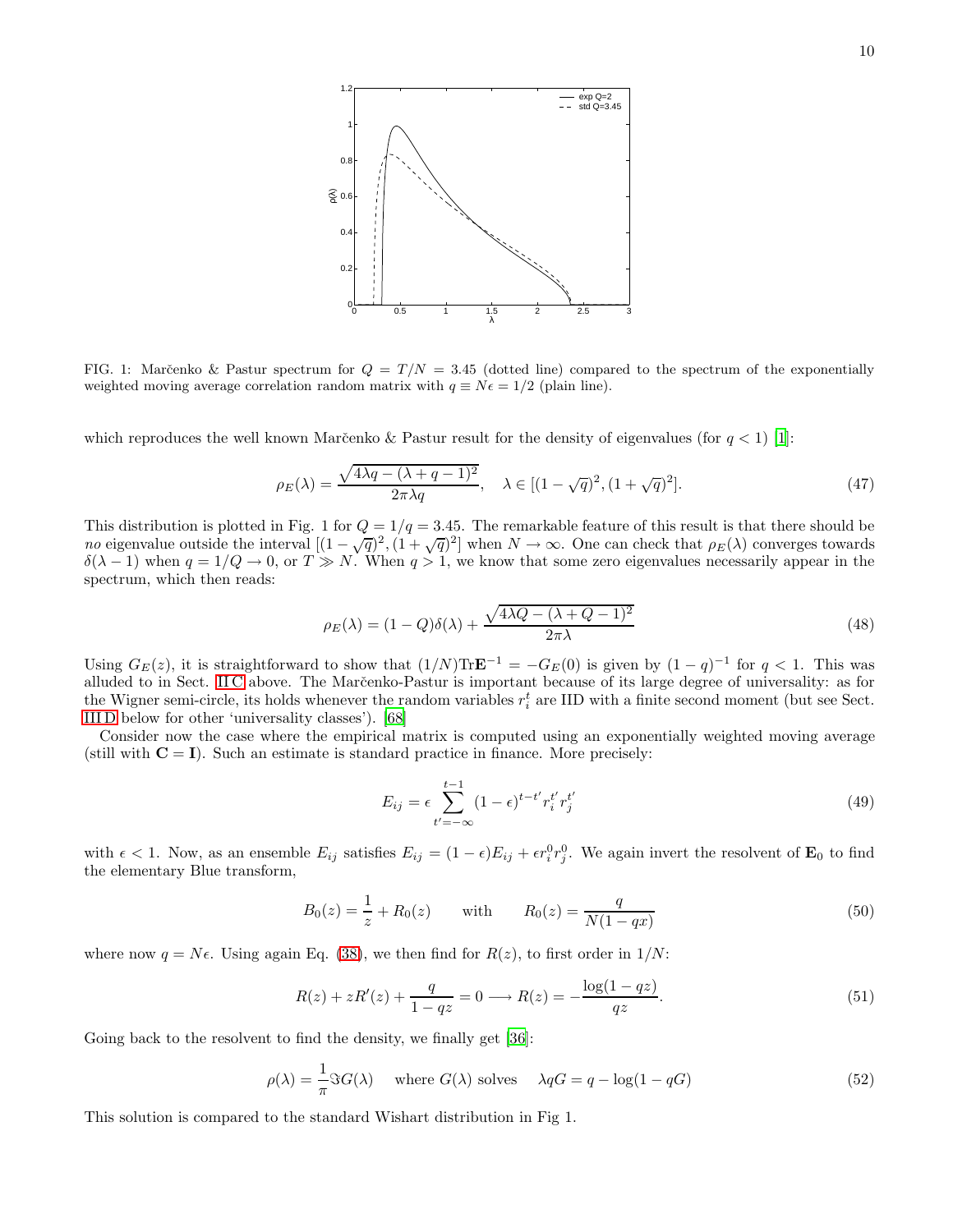A nice property of the Blue functions is that they can be used to find the edges of the eigenvalue spectrum  $(\lambda_{\pm})$ . One has:[\[37](#page-21-37)]

$$
\lambda_{\pm} = B(z_{\pm}) \qquad \text{where} \qquad B'(z_{\pm}) = 0 \tag{53}
$$

In the case at hand, by evaluating  $B(z)$  when  $B'(z) = 0$  we can write directly an equation whose solutions are the spectrum edges  $(\lambda_{+})$ 

$$
\lambda_{\pm} = \log(\lambda_{\pm}) + q + 1 \tag{54}
$$

When q is zero, the spectrum is again  $\delta(\lambda - 1)$  as expected. But as the noise increases (or the characteristic time decreases) the lower edge approach zero very quickly as  $\lambda$ <sub>−</sub> ∼ exp(-1/Q). Although there are no exact zero eigenvalues for these matrices, the smallest eigenvalue is exponentially close to zero when  $Q \to 0$ , i.e.  $N \gg T$ .

### <span id="page-10-0"></span>D. More applications

#### *1. The case of an arbitrary true correlation matrix*

In general, the random variables under consideration are described by 'true' correlation matrix C with some non trivial structure, different from the identity matrix 1. Interestingly, the Marc̆enko-Pastur result for the spectrum of the empirical matrix  $\bf{E}$  can be extended to a rather general  $\bf{C}$ , and opens the way to characterize the true spectrum  $\rho_C$  even with partial information  $Q = T/N < \infty$ . However, for a general **C**, the different projectors  $r_i^t r_j^t$  cannot be assumed to define uncorrelated directions for different t, even if the random variables  $r_{i}^{t}$  are uncorrelated in time and the above trick based on R-transforms cannot be used. However, assuming that the  $r_i^t$  are Gaussian, the empirical matrix **E** can always be written as  $\mathbf{C}^{1/2}\hat{\mathbf{X}}[\mathbf{C}^{1/2}\hat{\mathbf{X}}]^T$ , where  $\hat{\mathbf{X}}$  is an  $N \times T$  rectangular matrix of uncorrelated, unit variance Gaussian random variables. But since the eigenvalues of  $\mathbf{C}^{1/2}\hat{\mathbf{X}}[\mathbf{C}^{1/2}\hat{\mathbf{X}}]^T$  are the same as those of  $\mathbf{C}\hat{\mathbf{X}}\hat{\mathbf{X}}^T$ , we can use the S-transform trick mentioned above, with  $\mathbf{A} = \mathbf{C}$  and  $\mathbf{B} = \hat{\mathbf{X}} \hat{\mathbf{X}}^T$  mutually free, and where the spectrum of **B** is by construction given by the Marc̆enko-Pastur law. This allows one to write down the following self-consistent for the resolvent of  $\mathbf{E}$ : [\[69](#page-22-6)][\[16,](#page-21-15) [38\]](#page-21-38)

<span id="page-10-2"></span>
$$
G_E(z) = \int d\lambda \,\rho_C(\lambda) \frac{1}{z - \lambda(1 - q + qz) E(z)},\tag{55}
$$

a result that in fact already appears in the original Marc̆enko-Pastur paper! One can check that if  $\rho_C(\lambda) = \delta(\lambda - 1)$ , one recovers the result given by Eq. [\(46\)](#page-8-0). Equivalently, the above relation can be written as:

<span id="page-10-1"></span>
$$
zG_E(z) = ZG_C(Z) \qquad \text{where} \qquad Z = \frac{z}{1 + q(zG_E(z) - 1)},\tag{56}
$$

which is convenient for numerical evaluation [\[16](#page-21-15)]. From these equations, one can evaluate  $-G_E(0) = \text{Tr} \mathbf{E}^{-1}$ , which is found to be equal to  $Tr\mathbf{C}^{-1}/(1-q)$ , as we mentioned in the introduction, and used to derive Eq. [\(29\)](#page-5-0) above.

Note that while the mapping between the true spectrum  $\rho_C$  and the empirical spectrum  $\rho_E$  is numerically stable, the inverse mapping is unstable, a little bit like the inversion of a Laplace transform. In order to reconstruct the spectrum of C from that of E one should therefore use a parametric ansatz of  $\rho_C$  to fit the observed  $\rho_E$ , and not try to invert directly the above mapping (for more on this, see [\[17](#page-21-16), [39](#page-21-39)]).

Note also that the above result does not apply when C has isolated eigenvalues, and only describes continuous parts of the spectrum. For example, if one considers a matrix C with one large eigenvalue that is separated from the 'Wishart sea', the statistics of this isolated eigenvalue has recently been shown to be Gaussian [\[49](#page-22-7)] (see also below), with a width  $\sim T^{-1/2}$ , much smaller than the uncertainty on the bulk eigenvalues ( $\sim q^{1/2}$ ). A naive application of Eq. [\(56\)](#page-10-1), on the other hand, would give birth to a 'mini-Wishart' distribution around the top eigenvalue. This would be the exact result only if the top eigenvalue of  $C$  had a degeneracy proportional to  $N$ .

### *2. The Student ensemble case*

Suppose now that the  $r_i^t$  are chosen according to the Student multivariate distribution described in Sect. [II B](#page-2-2) above. Since in this case  $r_i^t = \sigma_t \xi_i^t$ , the empirical correlation matrix can be written as:

$$
E_{ij} = \frac{1}{T} \sum_{t} \sigma_t^2 \xi_i^t \xi_j^t, \qquad \langle \xi_i \xi_j \rangle \equiv \hat{C}_{ij} \tag{57}
$$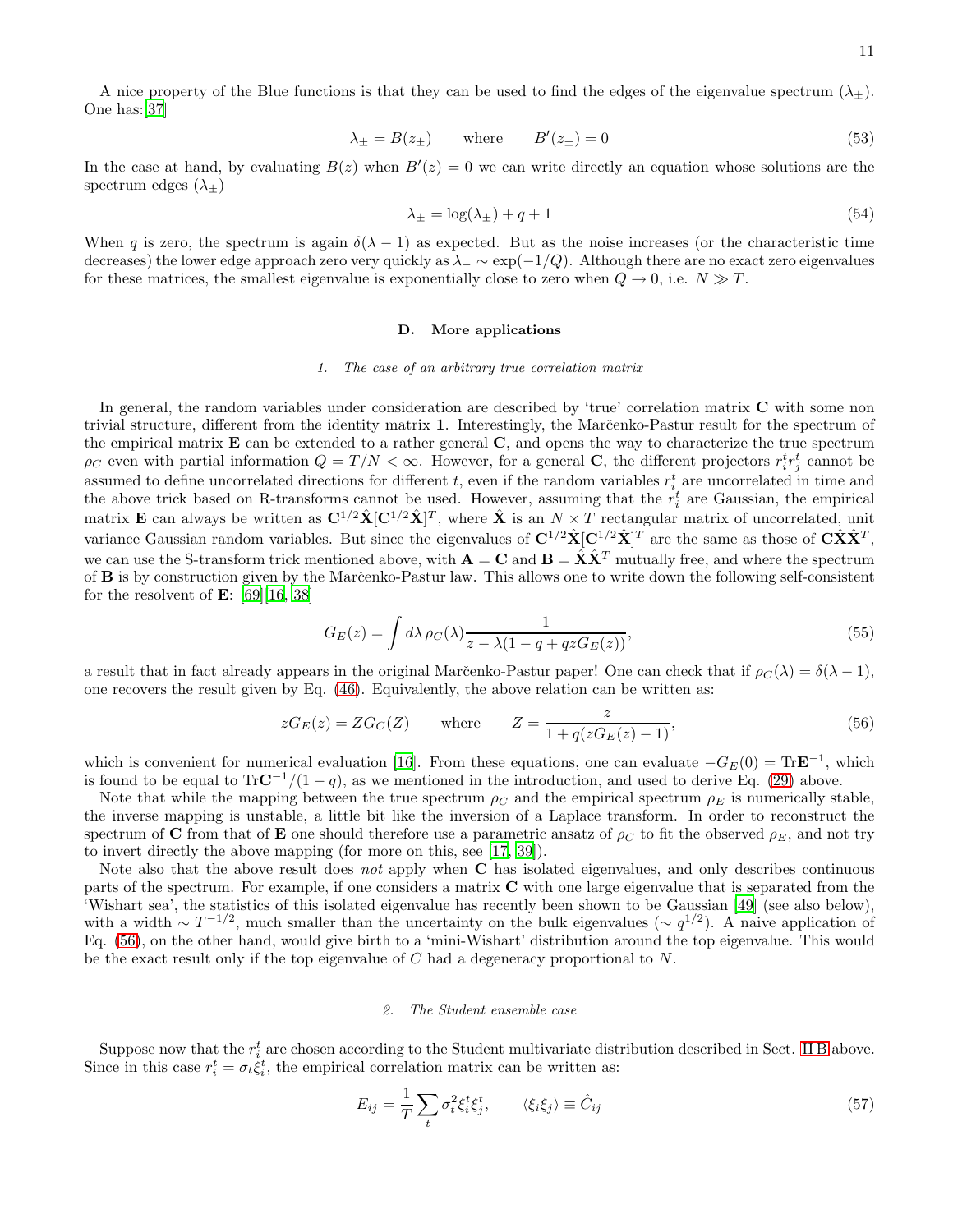In the case where  $\hat{C} = 1$ , this can again be seen as a sum of mutually free projectors, and one can use the R-transform trick. This allows one to recover the following equation for the resolvent of E, first obtained in the Marčenko-Pastur paper and exact in the large N, T limit:

$$
\lambda = \frac{G_R}{G_R^2 + \pi^2 \rho_E^2} + \int ds P(s) \frac{\mu(s - q \mu G_R)}{(s - q \mu G_R)^2 + \pi^2 \rho_E^2}
$$
(58)

$$
0 = \rho \left( -\frac{1}{G_R^2 \pi^2 \rho_E^2} + \int ds P(s) \frac{q\mu^2}{(s - q\mu G_R)^2 + \pi^2 \rho_E^2} \right),\tag{59}
$$

where  $G_R$  is the real part of the resolvent, and  $P(s) = s^{\mu/2-1}e^{-s}/\Gamma(\mu/2)$  is the distribution of  $s = \mu/\sigma^2$  in the case of a Student distribution; however, the above result holds for other distributions of  $\sigma$  as well, corresponding to the class of "elliptic" multivariate distributions. The salient results are [\[9\]](#page-21-8): (i) there is no longer any upper edge of the spectrum:  $\rho_E(\lambda) \sim \lambda^{-1-\mu/2}$  when  $\lambda \to \infty$ ; (ii) but there is a lower edge to the spectrum for all  $\mu$ . The case  $\hat{C} \neq 1$ can also be treated using S-transforms.

Instead of the usual (Pearson) estimate of the correlation matrix, one could use the maximum likelihood procedure, Eq. [\(18\)](#page-3-0) above. Surprisingly at first sight, the corresponding spectrum  $\rho_{ML}(\lambda)$  is then completely different [\[9\]](#page-21-8), and is given by the standard Marc̆enko-Pastur result! The intuitive reason is that the maximum likelihood estimator Eq. [\(18\)](#page-3-0) effectively renormalizes the returns by the daily volatility  $\sigma_t$  when  $\sigma_t$  is large. Therefore, all the anomalies brought about by 'heavy days' (i.e.  $\sigma_t \gg \sigma_0$ ) disappear.

Finally, we should mention that another Student Random-Matrix ensemble has been considered in the recent literature, where instead of having a time dependent volatility  $\sigma_t$ , it is the global volatility  $\sigma$  that is random, and distributed according to Eq. [\(13\)](#page-3-1) [\[21,](#page-21-20) [40,](#page-21-40) [41](#page-21-41)]. The density of states is then simply obtained by averaging over Marčenko-Pastur distributions of varying width. Note however that in this case the density of states is not selfaveraging: each matrix realization in this ensemble will lead to a Marčenko-Pastur spectrum, albeit with a random width.

## E. Random SVD

As we mentioned in Sect. [II D,](#page-6-0) it is often interesting to consider non-symmetrical, or even rectangular correlation matrices, between N 'input' variables X and M 'output' variables Y. The empirical correlation matrix using  $T$ -long times series is defined by Eq. [\(33\)](#page-6-1). What can be said about the singular value spectrum of  $\mathcal E$  in the special limit  $N, M, T \to \infty$ , with  $n = N/T$  and  $m = M/T$  fixed? Whereas the natural null hypothesis for correlation matrices is  $C = 1$ , that leads to the Marc̆enko-Pastur density, the null hypothesis for cross-correlations between a priori unrelated sets of input and output variables is  $C = 0$ . However, in the general case, input and output variables can very well be correlated between themselves, for example if one chooses redundant input variables. In order to establish a universal result, one should therefore consider the *exact* normalized principal components for the sample variables X's and Y's:

$$
\hat{X}_{\alpha}^{t} = \frac{1}{\sqrt{\lambda_{\alpha}}} \sum_{i} V_{\alpha,i} X_{i}^{t};
$$
\n<sup>(60)</sup>

and similarly for the  $\hat{Y}_a^t$ . The  $\lambda_\alpha$  and the  $V_{\alpha,i}$  are the eigenvalues and eigenvectors of the sample correlation matrix  $\mathbf{E}_X$  (or, respectively  $\mathbf{E}_Y$ ). We now define the normalized  $M \times N$  cross-correlation matrix as  $\hat{\mathcal{E}} = \hat{Y} \hat{X}^T$ . One can then use the following tricks [\[8](#page-21-7)]:

- The non zero eigenvalues of  $\hat{\mathcal{E}}^T\hat{\mathcal{E}}$  are the same as those of  $\hat{X}^T\hat{X}\hat{Y}^T\hat{Y}$
- $\mathbf{A} = \hat{X}^T \hat{X}$  and  $\mathbf{B} = \hat{Y}^T \hat{Y}$  are two mutually free  $T \times T$  matrices, with N  $(M)$  eigenvalues exactly equal to 1 (due to the very construction of  $\hat{X}$  and  $\hat{Y}$ ), and  $(T - N)^+$   $((T - M)^+)$  equal to 0.
- The S-transforms are multiplicative, allowing one to obtain the spectrum of AB.

Due to the simplicity of the spectra of  $A$  and  $B$ , the calculation of S-transforms is particularly easy [\[8\]](#page-21-7). The final result for the density of singular values (i.e, the square-root of the eigenvalues of AB) reads (see [\[42\]](#page-21-42) for an early derivation of this result, see also [\[43\]](#page-21-33)):

<span id="page-11-0"></span>
$$
\rho(c) = \max(1 - n, 1 - m)\delta(c) + \max(m + n - 1, 0)\delta(c - 1) + \Re \frac{\sqrt{(c^2 - \gamma_{-})(\gamma_{+} - c^2)}}{\pi c(1 - c^2)},
$$
\n(61)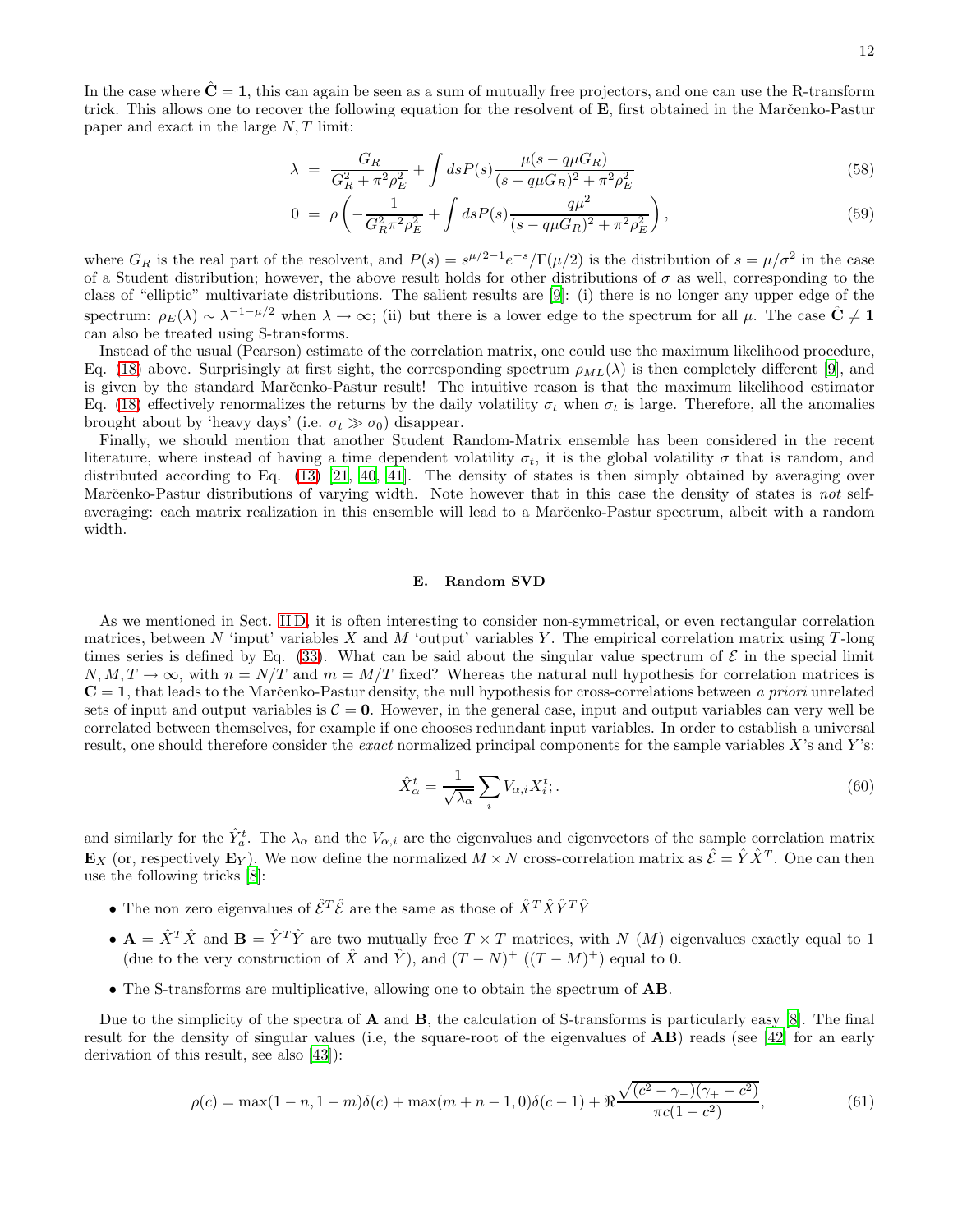where  $n = N/T$ ,  $m = M/T$  and  $\gamma_{\pm}$  are given by:

$$
\gamma_{\pm} = n + m - 2mn \pm 2\sqrt{mn(1-n)(1-m)}, \quad 0 \le \gamma_{\pm} \le 1 \tag{62}
$$

The allowed c's are all between 0 and 1, as they should since these singular values can be interpreted as correlation coefficients. In the limit  $T \to \infty$  at fixed N, M, all singular values collapse to zero, as they should since there is no true correlations between X and Y; the allowed band in the limit  $n, m \to 0$  becomes:

$$
c \in \left[\frac{|m-n|}{\sqrt{m} + \sqrt{n}}, \frac{m-n}{\sqrt{m} - \sqrt{n}}\right],\tag{63}
$$

showing that for fixed  $N, M$ , the order of magnitude of allowed singular values decays as  $T^{-1/2}$ .

Note that one could have considered a different benchmark ensemble, where one considers two independent vector time series X and Y with true correlation matrices  $C_X$  and  $C_Y$  equal to 1. The direct SVD spectrum in that case can also be computed as the S-convolution of two Marc̆enko-Pastur distributions with parameters m and n [\[8\]](#page-21-7), This alternative benchmark is however not well suited in practice, since it mixes up the possibly non trivial correlation structure of the input variables and of the output variables themselves with the *cross*-correlations between these variables.

As an example of applications to economic time series, we have studied in [\[8](#page-21-7)] the cross correlations between 76 different macroeconomic indicators (industrial production, retail sales, new orders and inventory indices of all economic activity sectors available, etc.) and 34 indicators of inflation, the Composite Price Indices (CPIs), concerning different sectors of activity during the period June 1983-July 2005, corresponding to 265 observations of monthly data. The result is that only one, or perhaps two singular values emerge from the above "noise band". From an econometric point of view, this is somewhat disappointing: there seems to be very little exploitable signal in spite of the quantity of available observations.

## F. A Note on "Lévy" (or heavy tailed) matrices [\[44](#page-22-8)]

All the above results for the bulk part of the spectrum of random matrices are to a large extent universal with respect to the distribution of the matrix elements. Although many of these results are easy to obtain assuming that the random variables involved in their construction are Gaussian, this is not a crucial assumption. For example, the Wigner semi-circle distribution holds for any large symmetric matrices made up of IID elements, provided these have a finite second moment.

The results are however expected to change when the tail of the distribution of these elements are so heavy that the second moment diverges, corresponding to a tail index  $\mu$  less than 2. The generalization of the Wigner distribution in that case (called Lévy matrices, because the corresponding ensemble is stable under addition) was worked out in [\[45\]](#page-22-9) using heuristic methods [\[44\]](#page-22-8). Their result on  $\rho(\lambda)$  was recently rigorously proven in [\[46\]](#page-22-10). The remarkable feature is that the support of the spectrum becomes unbounded; actually  $\rho(\lambda)$  decays for large  $\lambda$  with the exact same tail as that of the distribution of individual elements.

It is worth noticing that although Lévy matrices are by construction stable under addition, two such Lévy matrices are not mutually free. The problem comes in particular from the large eigenvalues just mentioned; the corresponding eigenvectors are close to one of the canonical basis vector. Therefore one cannot assume that the eigenbasis differ by a random rotation. A different ensemble can however be constructed, where each Lévy matrix is randomly rotated before being summed (see [\[44](#page-22-8)]). In this case, freeness is imposed by hand and R-transforms are additive. The corresponding fixed point generalizing  $R(z) = z$  in the Wigner case is then  $R(z) = z^{\mu-1}$ . The eigenvalue spectrum is however different from the one obtained in [\[45,](#page-22-9) [46\]](#page-22-10), although the asymptotic tails are the same:  $\rho(\lambda) \propto \lambda^{-1-\mu}$ .

Finally, the generalization of the Marc̆enko-Pastur result for heavy tailed matrices is also a very recent achievement [\[47\]](#page-22-11). Again, the spectrum loses both its upper and lower sharp edges for all finite values of  $Q = T/N$  as soon as the variance of the random variables  $r_i^t$  diverges, i.e. when  $\mu < 2$ . Note that the resulting spectrum is distinct from the Student ensemble result obtained above, the latter is different from Marc̆enko-Pastur for all  $\mu < +\infty$ . However, when  $\mu < 2$ , they both share the same power-law tail which is now:  $\rho(\lambda) \propto \lambda^{-1-\mu/2}$ .

# IV. RANDOM MATRIX THEORY: THE EDGES

## A. The Tracy-Widom region

As we alluded to several times, the practical usefulness of the above predictions for the eigenvalue spectra of random matrices is (i) their universality with respect to the distribution of the underlying random variables and (ii)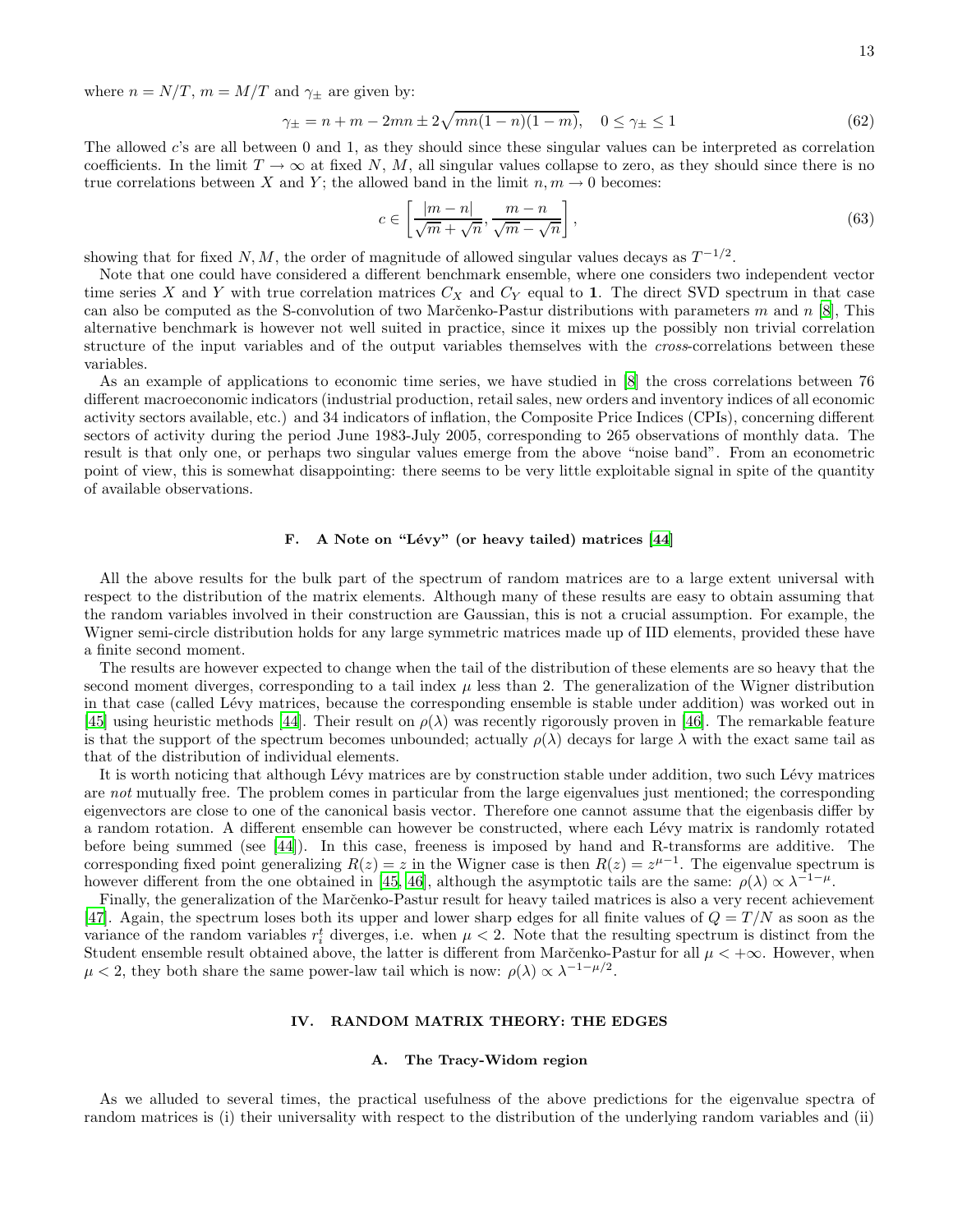the appearance of sharp edges in the spectrum, meaning that the existence of eigenvalues lying outside the allowed band is a strong indication against several null hypothesis benchmarks.

However, the above statements are only true in the asymptotic,  $N, T \to \infty$  limit. For large but finite N one expects that the probability to find an eigenvalue is very small but finite. The width of the transition region, and the tail of the density of states was understood a while ago, culminating in the beautiful results by Tracy & Widom on the distribution of the *largest* eigenvalue of a random matrix. There is now a huge literature on this topic (see e.g. [\[43,](#page-21-33) [48](#page-22-12), [49,](#page-22-7) [50](#page-22-13), [51\]](#page-22-14)) that we will not attempt to cover here in details. We will only extract a few interesting results for applications.

The behaviour of the width of the transition region can be understood using a simple heuristic argument. Suppose that the  $N = \infty$  density goes to zero near the upper edge  $\lambda_+$  as  $(\lambda_+ - \lambda)^\theta$  (generically,  $\theta = 1/2$  as is the case for the Wigner and the Marčenko-Pastur distributions). For finite  $N$ , one expects not to be able to resolve the density when the probability to observe an eigenvalue is smaller than  $1/N$ . This criterion reads:

$$
(\lambda_{+} - \lambda^{*}(N))^{\theta+1} \propto \frac{1}{N} \to \Delta \lambda^{*} \sim N^{-\frac{1}{1+\theta}},
$$
\n(64)

or a transition region that goes to zero as  $N^{-2/3}$  in the generic case. More precisely, for Gaussian ensembles, the average density of states at a distance  $\sim N^{-2/3}$  from the edge behaves as:

$$
\rho_N(\lambda \approx \lambda_+) = N^{-1/3} \Phi \left[ N^{2/3} (\lambda - \lambda_+) \right], \tag{65}
$$

with  $\Phi(x \to -\infty) \propto \sqrt{-x}$  as to recover the asymptotic density of states, and  $\ln \Phi(x \to +\infty) \propto x^{3/2}$ , showing that the probability to find an eigenvalue outside of the allowed band decays exponentially with  $N$  and super exponentially with the distance to the edge.

A more precise result concerns the distance between the largest eigenvalue  $\lambda_{\text{max}}$  of a random matrix and the upper edge of the spectrum  $\lambda_+$ . The Tracy-Widom result is that for a large class of  $N \times N$  matrices (e.g. symmetric random matrices with IID elements with a finite fourth moment, or empirical correlation matrices of IID random variables with a finite fourth moment), the rescaled distribution of  $\lambda_{\text{max}} - \lambda^*$  converges towards the Tracy-Widom distribution, usually noted  $F_1$ :

$$
\text{Prob}\left(\lambda_{\max} \le \lambda_+ + \gamma N^{-2/3} u\right) = F_1(u),\tag{66}
$$

where  $\gamma$  is a constant that depends on the problem. For example, for the Wigner problem,  $\lambda_+ = 2$  and  $\gamma = 1$ ; whereas for the Marčenko-Pastur problem,  $\lambda_+ = (1 + \sqrt{q})^2$  and  $\gamma = \sqrt{q} \lambda_+^{2/3}$ .

Everything is known about the Tracy-Widom density  $f_1(u) = F'_1(u)$ , in particular its left and right far tails:

$$
\ln f_1(u) \propto -u^{3/2}, \quad (u \to +\infty); \qquad \ln f_1(u) \propto -|u|^3, \quad (u \to -\infty); \tag{67}
$$

Not surprisingly, the right tail is the same as that of the density of states  $\Phi$ . The left tail is much thinner: pushing the largest eigenvalue inside the allowed band implies compressing the whole Coulomb-Dyson gas of charges, which is difficult. Using this analogy, the large deviation regime of the Tracy-Widom problem (i.e. for  $\lambda_{\text{max}} - \lambda_+ = O(1)$ ) can be obtained [\[52\]](#page-22-15).

Note that the distribution of the smallest eigenvalue  $\lambda_{\min}$  around the lower edge  $\lambda_{-}$  is also Tracy-Widom, except in the particular case of Marčenko-Pastur matrices with  $Q = 1$ . In this case,  $\lambda = 0$  which is a 'hard' edge since all eigenvalues of the empirical matrix must be non-negative. This special case is treated in, e.g. [\[50\]](#page-22-13).

Finally, the distance of the largest singular value from the edge of the random SVD spectrum, Eq. [\(61\)](#page-11-0) above, is also governed by a Tracy-Widom distribution, with parameters discussed in details in [\[53\]](#page-22-16).

### B. The case with large, isolated eigenvalues and condensation transition

The Wigner and Marc̆enko-Pastur ensembles are in some sense maximally random: no prior information on the structure of the matrices is assumed. For applications, however, this is not necessarily a good starting point. In the example of stock markets, it is intuitive that all stocks are sensitive to global news about the economy, for example. This means that there is at least one common factor to all stocks, or else that the correlation coefficient averaged over all pairs of stocks, is positive. A more reasonable null-hypothesis is that the true correlation matrix is:  $C_{ii} = 1$ ,  $C_{ij} = \overline{\rho}, \forall i \neq j$ . This essentially amounts to adding to the empirical correlation matrix a rank one perturbation matrix with one large eigenvalue  $N\overline{\rho}$ , and  $N-1$  zero eigenvalues. When  $N\rho \gg 1$ , the empirical correlation matrix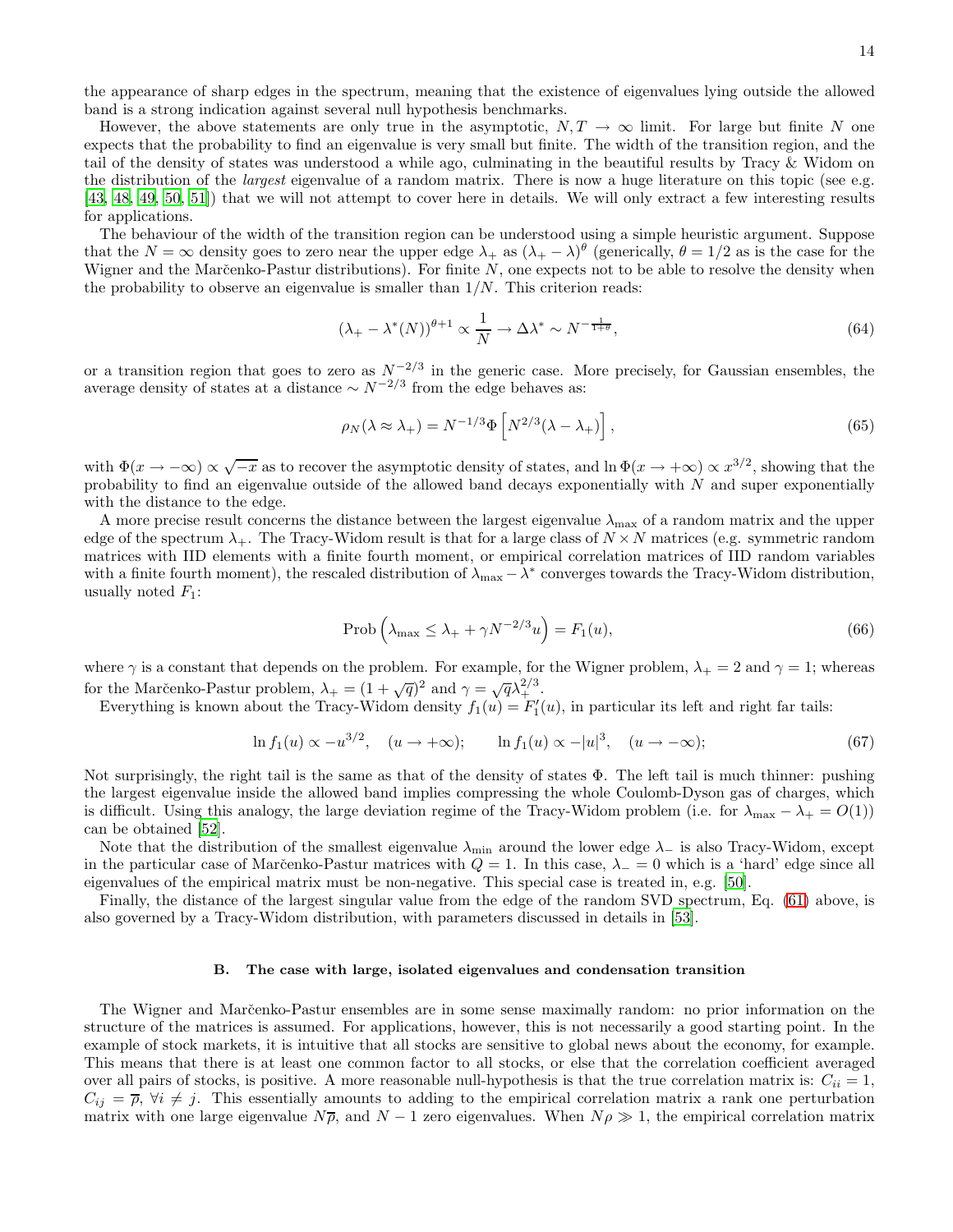will obviously also have a large eigenvalue close to  $N\rho$ , very far above the Marčenko-Pastur upper edge  $\lambda_+$ . What happens when  $N\bar{\rho}$  is not very large compared to unity?

This problem was solved in great details by Baik, Ben Arous and Péché [\[49\]](#page-22-7), who considered the more general case where the true correlation matrix has  $k$  special eigenvalues, called "spikes". A similar problem arises when one considers Wigner matrices, to which one adds a perturbation matrix of rank  $k$ . For example, if the random elements  $H_{ij}$  have a non zero mean  $\overline{h}$ , the problem is clearly of that form: the perturbation has one non zero eigenvalue  $N\overline{h}$ , and  $N-1$  zero eigenvalues. As we discuss now using free random matrix techniques, this problem has a sharp phase transition between a regime where this rank one perturbation is weak and is "dissolved" in the Wigner sea, and a regime where this perturbation is strong enough to escape from the Wigner sea. This transition corresponds to a "condensation" of the eigenvector corresponding to the largest eigenvalue onto the eigenvalue of the rank one perturbation.

Let us be more precise using R-transform techniques for the Wigner problem. Assume that the non zero eigenvalue of the rank one perturbation is  $\Lambda$ , with a corresponding eigenvector  $\vec{e}_1 = (1, 0, \ldots, 0)$ . The resolvent  $G_{\Lambda}$  and the Blue function  $B_{\Lambda}$  of this perturbation is:

$$
G_{\Lambda}(z) = \frac{N-1}{Nz} + \frac{1}{N} \frac{1}{z - \Lambda} \to B_{\Lambda}(z) \approx \frac{1}{z} + \frac{1}{N} \frac{\Lambda}{1 - \Lambda z}
$$
(68)

Such a perturbation is free with respect to Wigner matrices. The R-transform of the sum is therefore given by:

$$
R_{H+\Lambda} = z + \frac{1}{N} \frac{\Lambda}{1 - \Lambda z} \to z \approx G + \frac{1}{G} + \frac{1}{N} \frac{\Lambda}{1 - \Lambda G}
$$
(69)

which allows to compute the corrected resolvent G. The correction term is of order  $1/N$ , and one can substitute G by the Wigner resolvent  $G_W$  to first order. This correction can only survive in the large N limit if  $\Lambda \times G_W(z) = 1$ has a non trivial solution, such that the divergence compensates the  $1/N$  factor. The corresponding value of z then defines an isolated eigenvalue. This criterion leads to [\[54](#page-22-17), [55](#page-22-18)]:

$$
z = \lambda_{\text{max}} = \Lambda + \frac{1}{\Lambda} \quad (\Lambda > 1); \qquad \lambda_{\text{max}} = 2 \quad (\Lambda \le 1)
$$
 (70)

Therefore, the largest eigenvalue pops out of the Wigner sea precisely when  $\Lambda = 1$ . The statistics of the largest eigenvalue  $\lambda_{\max}$  is still Tracy-Widom whenever  $\Lambda < 1$ , but becomes Gaussian, of width  $N^{-1/2}$  (and not  $N^{-2/3}$ ) when  $\Lambda > 1$ . The case  $\Lambda = 1$  is special and is treated in [\[49](#page-22-7)]. Using simple perturbation theory, one can also compute the overlap between the largest eigenvector  $V_{\text{max}}$  and  $\vec{e}_1$  [\[55](#page-22-18)]:

$$
(\vec{V}_{\text{max}} \cdot \vec{e}_1)^2 = 1 - \Lambda^{-2}, \quad (\Lambda > 1), \tag{71}
$$

showing that indeed, the coherence between the largest eigenvector and the perturbation becomes progressively lost when  $\Lambda \rightarrow 1^+$ .

A similar phenomenon takes place for correlation matrices. For a rank one perturbation of the type described above, with an eigenvalue  $\Lambda = N\rho$ , the criterion for expelling an isolated eigenvalue from the Marčenko-Pastur sea now reads [\[49\]](#page-22-7):

$$
\lambda_{\max} = \Lambda + \frac{\Lambda q}{\Lambda - 1} \quad (\Lambda > 1 + \sqrt{q}); \qquad \lambda_{\max} = (1 + \sqrt{q})^2 \quad (\Lambda \le 1 + \sqrt{q}) \tag{72}
$$

Note that in the limit  $\Lambda \to \infty$ ,  $\lambda_{\text{max}} \approx \Lambda + q + O(\Lambda^{-1})$ . For rank k perturbation, all eigenvalues such that  $\Lambda_r > 1 + \sqrt{q}$ ,  $1 \leq r \leq k$  will end up isolated above the Marc̆enko-Pastur sea, all others disappear below  $\lambda_+$ . All these isolated eigenvalues have Gaussian fluctuations of order  $T^{-1/2}$  (see also Sect. IVD below). For more details about these results, see [\[49](#page-22-7)].

## C. The largest eigenvalue problem for heavy tailed matrices

The Tracy-Widom result for the largest eigenvalue was first shown for the Gaussian Orthogonal ensemble, but it was soon understood that the result is more general. In fact, if the matrix elements are IID with a finite fourth moment, the largest eigenvalue statistics is *asymptotically* governed by the Tracy-Widom mechanism. Let us give a few heuristic arguments for this [\[55\]](#page-22-18). Suppose the matrix elements are IID with a power-law distribution:

$$
P(H) \sim_{|H| \to \infty} \frac{A^{\mu}}{|H|^{1+\mu}} \text{ with } A \sim O(1/\sqrt{N}).
$$
\n
$$
(73)
$$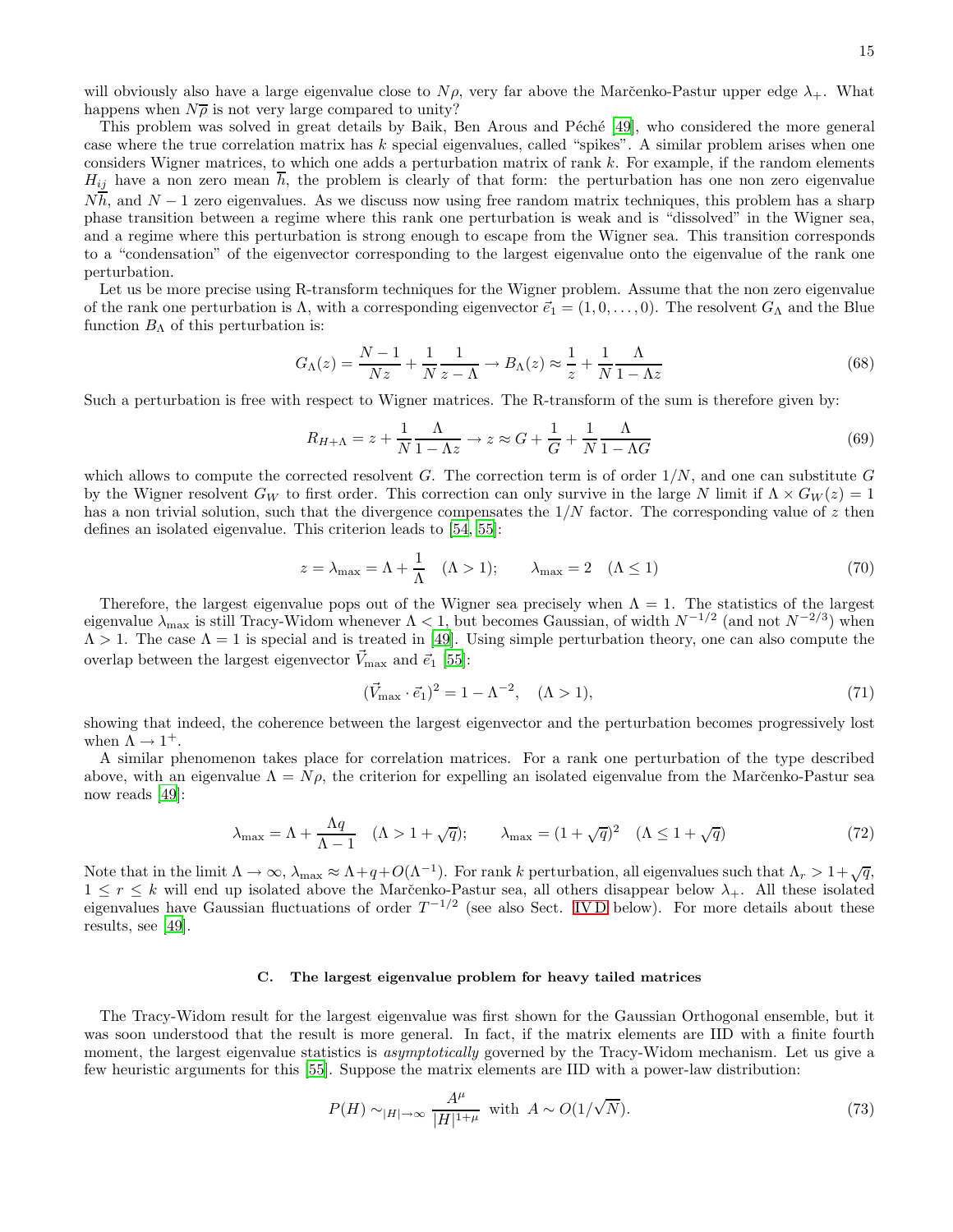and  $\mu > 2$ , such that the asymptotic eigenvalue spectrum is the Wigner semi-circle with  $\lambda_{\pm} = \pm 2$ . The largest element  $H_{\text{max}}$  of the matrix (out of  $N^2/2$ ) is therefore of order  $N^{2/\mu-1/2}$  and distributed with a Fréchet law. From the results of the previous subsection, one can therefore expect that:

- If  $\mu > 4$ :  $H_{\text{max}} \ll 1$ , and one recover Tracy-Widom.
- If  $2 < \mu < 4$ :  $H_{\text{max}} \gg 1$ ,  $\lambda_{\text{max}} \approx H_{\text{max}} \propto N^{\frac{2}{\mu} \frac{1}{2}}$ , with a Fréchet distribution. Note that although  $\lambda_{\text{max}} \to \infty$ when  $N \to \infty$ , the density itself goes to zero when  $\lambda > 2$  in the same limit.
- If  $\mu = 4$ :  $H_{\text{max}} \sim O(1)$ ,  $\lambda_{\text{max}} = 2$  or  $\lambda_{\text{max}} = H_{\text{max}} + 1/H_{\text{max}}$ , corresponding to a non-universal distribution for  $\lambda_{\text{max}}$  with a δ-peak at 2 and a transformed Fréchet distribution for  $\lambda_{\text{max}} > 2$ .

Although the above results are expected to hold for  $N \to \infty$  (a rigorous proof can be found in [\[56\]](#page-22-19)), one should note that there are very strong finite size corrections. In particular, although for  $\mu > 4$  the asymptotic limit is Tracy-Widom, for any finite N the distribution of the largest eigenvalue has power-law tails that completely mask the Tracy-Widom distribution – see [\[55\]](#page-22-18). Similarly, the convergence towards the Fréchet distribution for  $\mu < 4$  is also very slow.

## <span id="page-15-0"></span>D. Dynamics of the top eigenvector – theory

As mentioned above and discussed in fuller details in the next section, financial covariance matrices are such that a few large eigenvalues are well separated from the 'bulk', where all other eigenvalues reside. We have indeed seen that if stocks tend to be correlated on average, a large eigenvalue  $\lambda_{\text{max}} \approx N\overline{\rho}$  will emerge. The associated eigenvector is the so-called 'market mode': in a first approximation, all stocks move together, up or down.

A natural question, of great importance for portfolio management is whether  $\lambda_{\text{max}}$  and the corresponding  $\dot{V}_{\text{max}}$ are stable in time. Of course, the largest eigenvalue and eigenvector of the empirical correlation matrix are affected by measurement noise. Can one make predictions about the fluctuations of both the largest eigenvalue and the corresponding eigenvector induced by measurement noise? This would help separating a true evolution in time of the average stock correlation and of the market exposure of each stock from one simply related to measurement noise. Such a decomposition seems indeed possible in the limit where  $\lambda_{\text{max}} \gg \lambda_{\alpha}$ .

Suppose that the true covariance matrix C is time independent with one large eigenvalue  $\Lambda_1$  associated to the normalized eigenvector  $\vec{V}_1$ . Assuming that the covariance matrix  $\mathbf{E}_t$  is measured through an exponential moving average of the returns, Eq. [\(49\)](#page-9-0), with an averaging time  $1/\epsilon$ , one can write down, in the limit  $\epsilon \to 0$  and for Gaussian returns, two Ornstein-Uhlenbeck like equations for the largest eigenvalue of  $\mathbf{E}_t$ ,  $\lambda_{1t}$ , and for its associated eigenvector  $\vec{v}_{1t}$  [\[7](#page-21-6)]. The angle  $\theta$  between  $\vec{v}_{1t}$  and  $\vec{V}_1$  reaches a stationary distribution given by:

$$
P(\theta) = \mathcal{N} \left[ \frac{1 + \cos 2\theta (1 - \frac{\Lambda_b}{\Lambda_1})}{1 - \cos 2\theta (1 - \frac{\Lambda_1}{\Lambda_0})} \right]^{1/4\epsilon} \tag{74}
$$

where  $\Lambda_b$  is the average value of the bulk eigenvalues of C, assumed to be  $\ll \Lambda_1$ . As expected, this distribution is invariant when  $\theta \to \pi - \theta$ , since  $-\vec{V}_1$  is also a top eigenvector. In the limit  $\Lambda_b \ll \Lambda_1$ , one sees that the distribution becomes peaked around  $\theta = 0$  and  $\pi$ . For small  $\theta$ , the distribution is Gaussian, with  $\langle \cos^2 \theta \rangle \approx 1 - \epsilon \Lambda_b / 2\Lambda_1$ . The angle  $\theta$  is less and less fluctuating as  $\epsilon \to 0$  (as expected) but also as  $\Lambda_b/\Lambda_1 \to 0$ : a large separation of eigenvalues leads to a well determined top eigenvector. In this limit, the distribution of  $\lambda_1$  also becomes Gaussian (as expected from general results [\[49](#page-22-7)]) and one finds, to leading order:

$$
\langle \lambda_1 \rangle \approx \Lambda_1 - \epsilon \Lambda_b / 2; \qquad \langle (\delta \lambda_1)^2 \rangle \approx \Lambda_1^2 \epsilon. \tag{75}
$$

In the limit of large averaging time and one large top eigenvalue (a situation approximately realized for financial markets), the deviation from the true top eigenvalue  $\delta \lambda_1$  and the deviation angle  $\theta$  are independent Gaussian variables. One can compute the variogram of the top eigenvalue as:

<span id="page-15-2"></span>
$$
\langle [\lambda_{1,t+\tau} - \lambda_{1,t}]^2 \rangle = 2\Lambda_1^2 \epsilon \left(1 - \exp(-\epsilon \tau)\right). \tag{76}
$$

One can also work out the average overlap of the top eigenvector with itself as a function of time lag, leading to:

<span id="page-15-1"></span>
$$
\langle (\vec{v}_{1t} - \vec{v}_{1t+\tau})^2 \rangle = 2 - 2 \langle \cos(\theta_t - \theta_{t+\tau}) \rangle \approx 2\epsilon \frac{\Lambda_b}{\Lambda_1} (1 - \exp(-\epsilon \tau)). \tag{77}
$$

These results assume that C is time independent. Any significant deviation from the above laws would indicate a genuine evolution of the market structure. We will come back to this point in section [V C.](#page-18-0)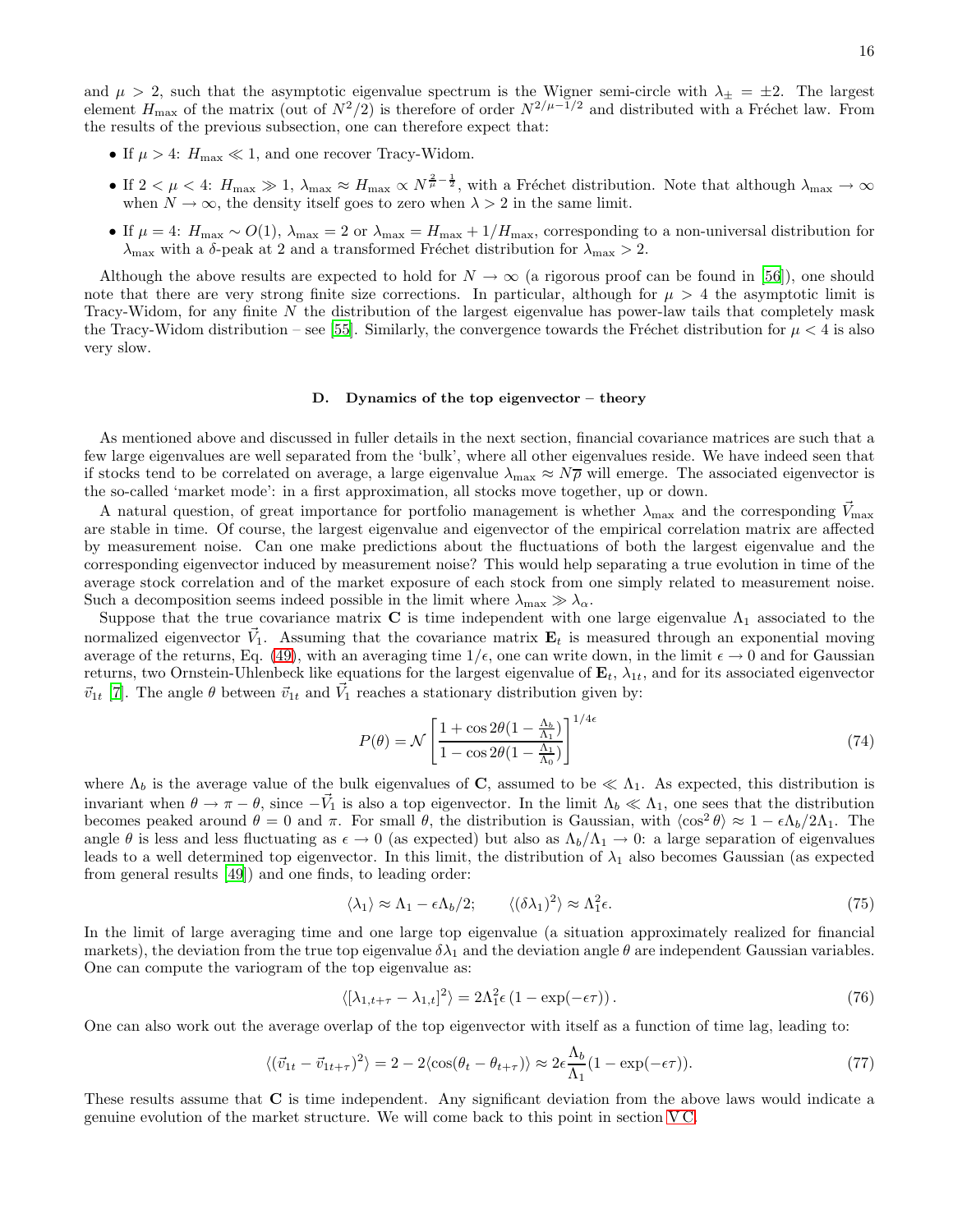## V. APPLICATIONS: CLEANING CORRELATION MATRICES

### A. Empirical eigenvalue distributions

Having now all the necessary theoretical tools in hand, we turn to the analysis of empirical correlation matrices of stock returns. Many such studies, comparing the empirical spectrum with RMT predictions, have been published in the literature. Here, we perform this analysis once more, on an extended data set, with the objective of comparing precisely different cleaning schemes for risk control purposes (see next subsection, [V B\)](#page-16-0).

We study the set of U.S. stocks between July, 1993 and April, 2008 (3700 trading days). We consider 26 samples obtained by sequentially sliding a window of  $T = 1000$  days by 100 days. For each period, we look at the empirical correlation matrix of the  $N = 500$  most liquid stocks during that period. The quality factor is therefore  $Q = T/N = 2$ . The eigenvalue spectrum shown in Fig. 2 is an average over the 26 sample eigenvalue distributions, where we have removed the market mode and rescaled the eigenvalues such that  $\int d\lambda \rho_E(\lambda) = 1$  for each sample. The largest eigenvalue contributes on average to 21% of the total trace.

We compare in Fig. 2 the empirical spectrum with the Marc̆enko-Pastur prediction for  $Q = 1/q = 2$ . It is clear that several eigenvalues leak out of the Marc̆enko-Pastur band, even after taking into account the Tracy-Widom tail, which have a width given by  $\sqrt{q}\lambda_+^{2/3}/N^{2/3} \approx 0.02$ , very small in the present case. The eigenvectors corresponding to these eigenvalues show significant structure, that correspond to identifiable economic sectors. Even after accounting for these large eigenvalues, the Marc̆enko-Pastur prediction is not very good, suggesting that the prior for the underlying correlation matrix C may carry more structure than just a handful of eigenvalue "spikes" on top of the identity matrix  $[17, 19]$  $[17, 19]$ . An alternative simple prior for the spectrum of C is a power-law distribution, corresponding to the coexistence of large sectors and smaller sectors of activity:

<span id="page-16-1"></span>
$$
\rho_C(\lambda) = \frac{\mu A}{(\lambda - \lambda_0)^{1 + \mu}} \Theta(\lambda - \lambda_{\min}),\tag{78}
$$

with A and  $\lambda_0$  related to  $\lambda_{\min}$  by the normalization of  $\rho_C$  and by TrC = N (the latter requiring  $\mu > 1$ ). Using Eq. [\(56\)](#page-10-1) one can readily compute the dressed spectrum  $\rho_E(\lambda)$ . In Fig. 2, we show, on top of the empirical and Marčenko-Pastur spectrum, the "bare" and the dressed power-law spectrum for  $\mu = 2$ . For later convenience, we parameterize the distribution using  $\alpha = \lambda_{\min} \in [0, 1]$ , in which case  $A = (1 - \alpha)^2$  and  $\lambda_0 = 2\alpha - 1$  (note that  $\alpha = 1$ ) corresponds to the Marc̆enko-Pastur case since in this limit  $\rho_C(\lambda) = \delta(\lambda - 1)$ . The fit shown in Fig. 2 corresponds to  $\alpha = 0.35$ , and is now very good, suggesting indeed that the correlation of stocks has a hierarchical structure with a power-law distribution for the size of sectors (on this point, see also [\[22](#page-21-21)]). We should point out that a fit using a multivariate Student model also works very well for the Pearson estimator of the empirical correlation matrix. However, as noted in [\[9\]](#page-21-8), such an agreement appears to be accidental. If the Student model was indeed appropriate, the spectrum of the most likely correlation matrix (see Eq. [\(18\)](#page-3-0)) should be given by Marčenko-Pastur, whereas the data does not conform to this prediction [\[9\]](#page-21-8). This clearly shows that the Student copula is in fact not adequate to model multivariate correlations.

A complementary piece of information is provided by the statistics of the eigenvectors. Structure-less eigenvectors (i.e. a normalized random vector in N dimensions) have components that follow a Gaussian distribution of variance 1/N. The kurtosis of the components for a given eigenvector gives some indication of its "non-random" character (and is trivially related to the well known inverse participation ratio or Herfindahl index). We show in the inset of Fig. 2 the excess kurtosis as a function of the rank of the eigenvectors (small ranks corresponding to large eigenvectors). We clearly see that both the largest and the smallest eigenvectors are not random, while the eigenvectors at the middle of the band have a very small excess kurtosis. As mentioned above, large eigenvalues correspond to economic sectors, while small eigenvalues correspond to long-short portfolios that invest on fluctuations with particularly low volatility, for example the difference between two very strongly correlated stocks within the same sector.

### <span id="page-16-0"></span>B. RMT inspired cleaning recipes

As emphasized in Sect. [II C,](#page-4-1) it is a bad idea at all to use directly the empirical correlation matrix in a Markowitz optimization program. We have seen that the out-of-sample risk is at best underestimated by a factor  $(1-q)$ , but the situation might be worsened by tail effects and/or by the non-stationarity of the true correlations. Since we know that measurement noise, induced by the finite size effects, significantly distort the spectrum of the correlation matrix, one should at the very least try to account for these noise effects before using the correlation matrix in any optimization program. With the above RMT results in mind, several "cleaning schemes" can be devised. The simplest one, first suggested and tested in [\[6](#page-21-5)], is to keep unaltered all the eigenvalues (and the corresponding eigenvectors) that exceed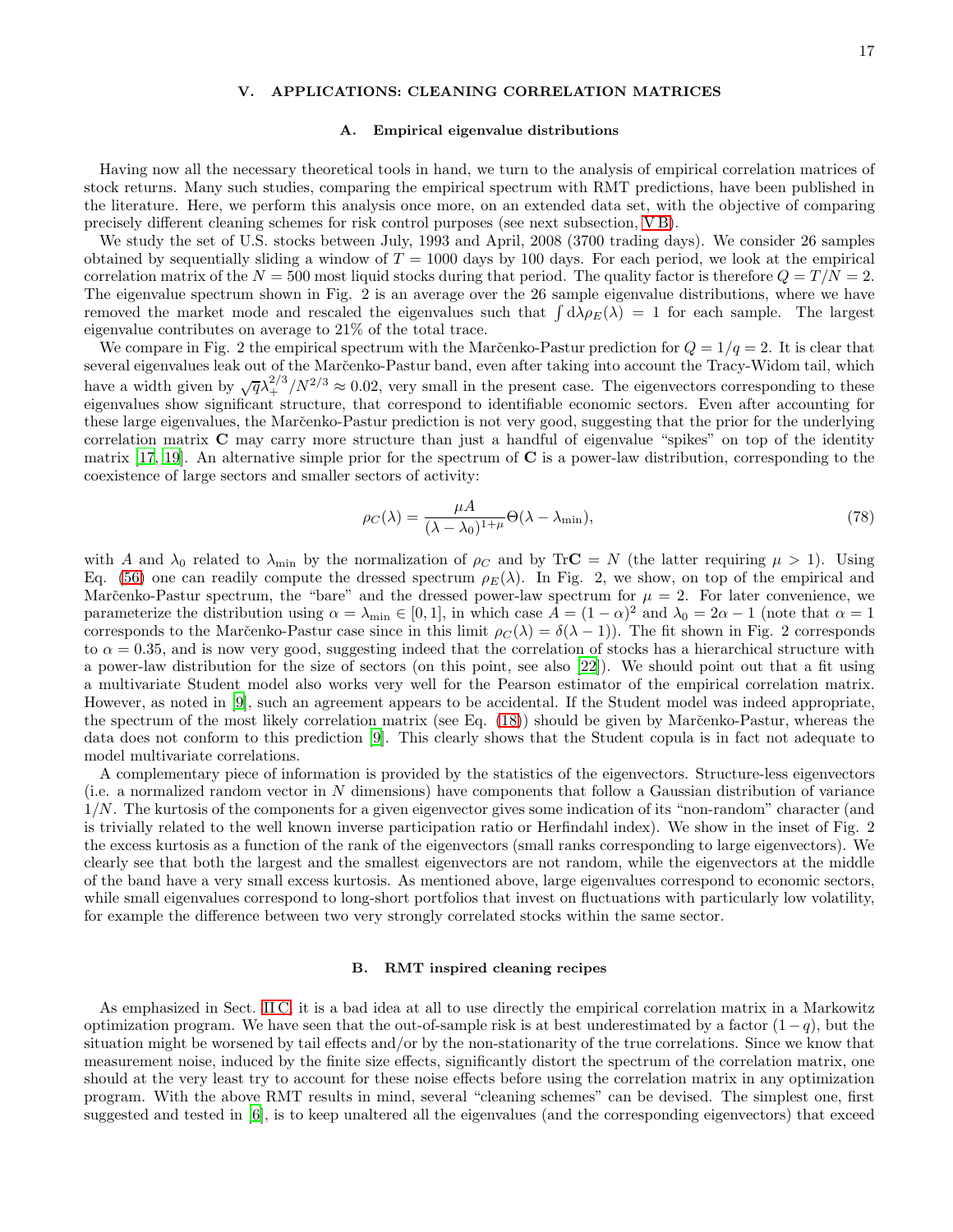

FIG. 2: Main figure: empirical average eigenvalues spectrum of the correlation matrix (plain black line), compared to (a) the Marcenko-Pastur prediction (dashed line) and the dressed power-law spectrum model (thick line). We also show the bare power law distribution with  $\mu = 2$  and the optimal value of  $\lambda_{\min}$  (dashed-dotted line). Inset: Kurtosis of the components of the eigenvectors as a function of the eigenvalue rank. One clearly sees some structure emerging at both ends of the spectrum, whereas the centre of the band is compatible with rotationally invariant eigenvectors.

the Marčenko-Pastur edge  $(1+\sqrt{q})^2$ , while replacing all eigenvalues below the edge, deemed as meaningless noise, but a common value  $\overline{\lambda}$  such that the trace of the cleaned matrix remains equal to N. We call this procedure eigenvalue clipping, and will consider a generalized version where the  $(1-\alpha)N$  largest eigenvalues are kept while the  $N\alpha$  smallest ones are replaced by a common value  $\overline{\lambda}$ .

A more sophisticated cleaning is inspired by the power-law distribution model described above. If the true distri-bution is given by Eq. [\(78\)](#page-16-1), then we expect the kth eigenvalue  $\lambda_k$  to be around the value:[\[70](#page-22-20)]

<span id="page-17-0"></span>
$$
\lambda_k \approx \lambda_0 + \left(A \frac{N}{k}\right)^{1/\mu} \longrightarrow_{\mu=2} 2\alpha - 1 + (1 - \alpha) \sqrt{\frac{N}{k}}
$$
\n(79)

The "power-law" cleaning procedure is therefore to fix  $\mu = 2$  and let  $\alpha$  vary to generate a list of synthetic eigenvalues using the above equation Eq. [\(79\)](#page-17-0) for  $k > 1$ , while leaving the corresponding kth eigenvector untouched. Since the market mode  $k = 1$  is well determined and appears not to be accounted for by the power-law tail, we leave it as is.

We will compare these RMT procedures to two classical, so-called shrinkage algorithms that are discussed in the literature (for a review, see [\[57\]](#page-22-21); see also [\[20,](#page-21-19) [58,](#page-22-0) [59](#page-22-22)] for alternative proposals and tests). One is to "shrink" the empirical correlation matrix E towards the identity matrix:

<span id="page-17-1"></span>
$$
\mathbf{E} \longrightarrow (1 - \alpha)\mathbf{E} + \alpha \mathbf{1}, \qquad 0 \le \alpha \le 1 \tag{80}
$$

An interpretation of this procedure in terms of a minimal diversification of the optimal portfolio is given in [\[25\]](#page-21-24). A more elaborate one, due to Ledoit and Wolf, is to replace the identity matrix above by a matrix  $\overline{C}$  with 1's on the diagonal and  $\bar{\rho}$  for all off-diagonal elements, where  $\bar{\rho}$  is the average of the pairwise correlation coefficient over all pairs.

This gives us four cleaning procedures, two shrinkage and two RMT schemes. We now need to devise one or several tests to compare their relative merits. The most natural test that comes to mind is to see how one can improve the out-of-sample risk of an optimized portfolio, following the discussion given in Sect. [II C.](#page-4-1) However, we need to define a set of predictors we use for the vector of expected gains g. Since many strategies rely in some way or other on the realized returns, we implement the following investment strategy: each day, the empirical correlation matrix is constructed using the 1000 previous days, and the expected gains are taken to be proportional to the returns of the current day, i.e.  $g_i = r_i^t / \sqrt{\sum r_j^{t2}}$ . The optimal portfolio with a certain gain target is then constructed using Eq. [\(22\)](#page-4-0) with a correlation matrix cleaned according to one of the above four recipes. The out-of-sample risk is measured as the realized variance of those portfolios over the next 99 days. More precisely, this reads:

$$
\mathbf{w}^{t} = \frac{\mathbf{E}_{\alpha}^{-1} \mathbf{g}^{t}}{\mathbf{g}^{t} \mathbf{E}_{\alpha}^{-1} \mathbf{g}^{t}},\tag{81}
$$

where  $\mathbf{E}_{\alpha}$  is the cleaned correlation matrix, which depends on a parameter  $\alpha$  used in the cleaning algorithm (see for example Eq. [\(80\)](#page-17-1) above). A nice property of this portfolio is that if the predictors are normalized by their dispersion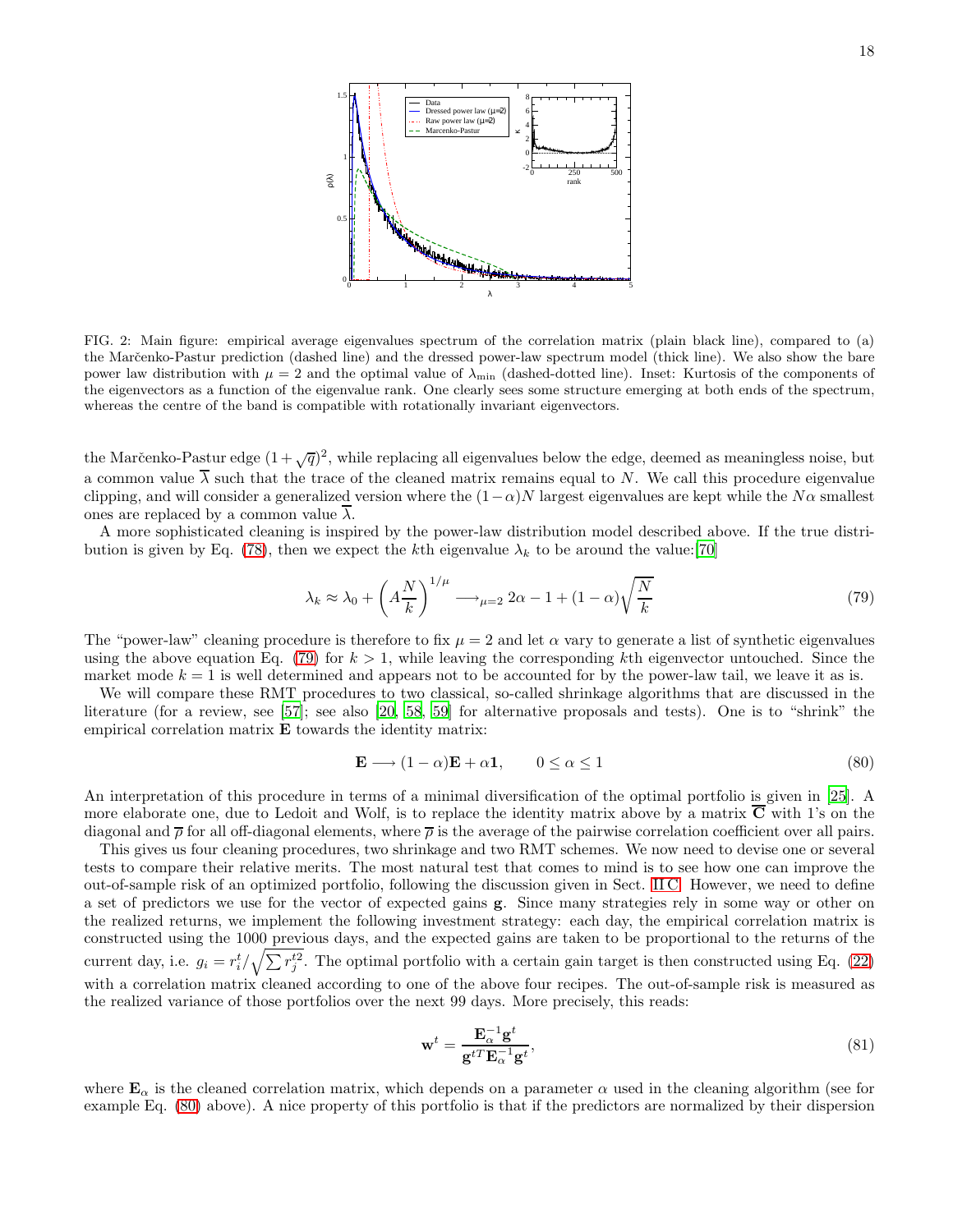

FIG. 3: Comparison between different correlation matrix cleaning schemes for Markowitz optimization. Top curves: out-ofsample squared risk  $\mathcal{R}_{out}^2$  as a function of the cleaning parameter  $\alpha$  (see Eq. [80\)](#page-17-1).  $\alpha = 0$  corresponds to the raw empirical correlation matrix, and  $\alpha = 1$  to the identity matrix. The best cleaning correspond to the smallest out-of-sample risk. The 'true' risk for this problem is  $\mathcal{R}_{true} = 1$ . Bottom curves: in-sample risk of the optimal portfolio as a function of  $\alpha$ .

on day t, the true risk is  $\mathcal{R}_{true}^{t2} = 1$ . The out-of-sample risk is measured as:

$$
\mathcal{R}_{\text{out}}^{t2} = \frac{1}{99} \sum_{t'=t+1}^{t+99} \left[ \sum_{i} \frac{w_i^t}{\sigma_i^t} r_i^{t'} \right]^2,\tag{82}
$$

where  $\sigma_i^t$  is the volatility of stock i measured over the last 1000 days (the same period used to measure **E**). The out-of-sample risk is then averaged over time, and plotted in Fig. 3 as a function of  $\alpha$  for the four different recipes. In all cases but Ledoit-Wolf,  $\alpha = 1$  corresponds to the  $\mathbf{E}_{\alpha} = 1$  (in the case of the power-law method,  $\alpha = 1$  corresponds to  $\rho_C(\lambda) = \delta(\lambda - 1)$ . In this case,  $\mathcal{R}_{out}^2 \approx 25$  which is very bad, since one does not even account for the market mode. When  $\alpha = 0$ ,  $\mathbf{E}_0$  is the raw empirical matrix, except in the power-law method. We show in Fig 3 the in-sample risks as well. From the values found for  $\alpha = 0$  (no cleaning), one finds that the ratio of out-of-sample to in-sample risk is  $\approx 2.51$ , significantly worse that the expected result  $1/(1-q) = 2$ . This may be due either to heavy tail effects or to non stationary effects (see next subsection). The result of Fig. 3 is that the best cleaning scheme (as measured from this particular test) is eigenvalue clipping, followed by the power-law method. Shrinkage appears to be less efficient than RMT-based cleaning; this conclusion is robust against changing the quality factor Q. However, other tests can be devised, that lead to slightly different conclusions. One simple variant of the above test is to take for the predictor g a random vector in N dimensions, uncorrelated with the realized returns. Another idea is to use to correlation matrix to define residues, i.e. how well the returns of a given stock are explained by the returns of all other stocks on the same day, excluding itself. The ratio of the out-of-sample to in-sample residual variance is another measure of the quality of the cleaning. These two alternative tests are in fact found to give very similar results. The best cleaning recipe now turns out to be the power-law method, while the eigenvalue clipping is the worst one. Intuitively, the difference with the previous test comes from the fact that random predictor g is (generically) orthogonal to the top eigenvectors of E, whereas a predictor based on the returns themselves has significant overlap with these top eigenvectors. Therefore, the correct description of the corresponding eigenvalues is more important in the latter case, whereas the correct treatment of strongly correlated pairs (corresponding to small eigenvectors) is important to keep the residual variance small.

In summary, we have found that RMT-based cleaning recipes are competitive and outperform, albeit only slightly, more traditional shrinkage algorithms when applied to portfolio optimization or residue determination. However, depending on the objective and/or on the structure of the predictors, the naive eigenvalue clipping method proposed in [\[6](#page-21-5)] might not be appropriate. In view of both the quality of the fit of the eigenvalue distribution (Fig. 2) and the robustness of the results to a change of the testing method, our analysis appears overall to favor the power-law cleaning method. However, one should keep in mind that the simple minded shrinking with  $\alpha = 1/2$  is quite robust and in fact difficult to beat, at least by the above RMT methods that do not attempt to mop up the eigenvectors.

### <span id="page-18-0"></span>C. Dynamics of the top eigenvector – an empirical study

Finally, we investigate possible non stationary effects in financial markets by studying the dynamics of the top eigenvalue and eigenvector. In order to even measure these quantities, one needs a certain averaging time scale, noted  $1/\epsilon$  in Sect. [IV D](#page-15-0) above. If the true top eigenvector (or eigenvalue) did not evolve in time, the variograms defined in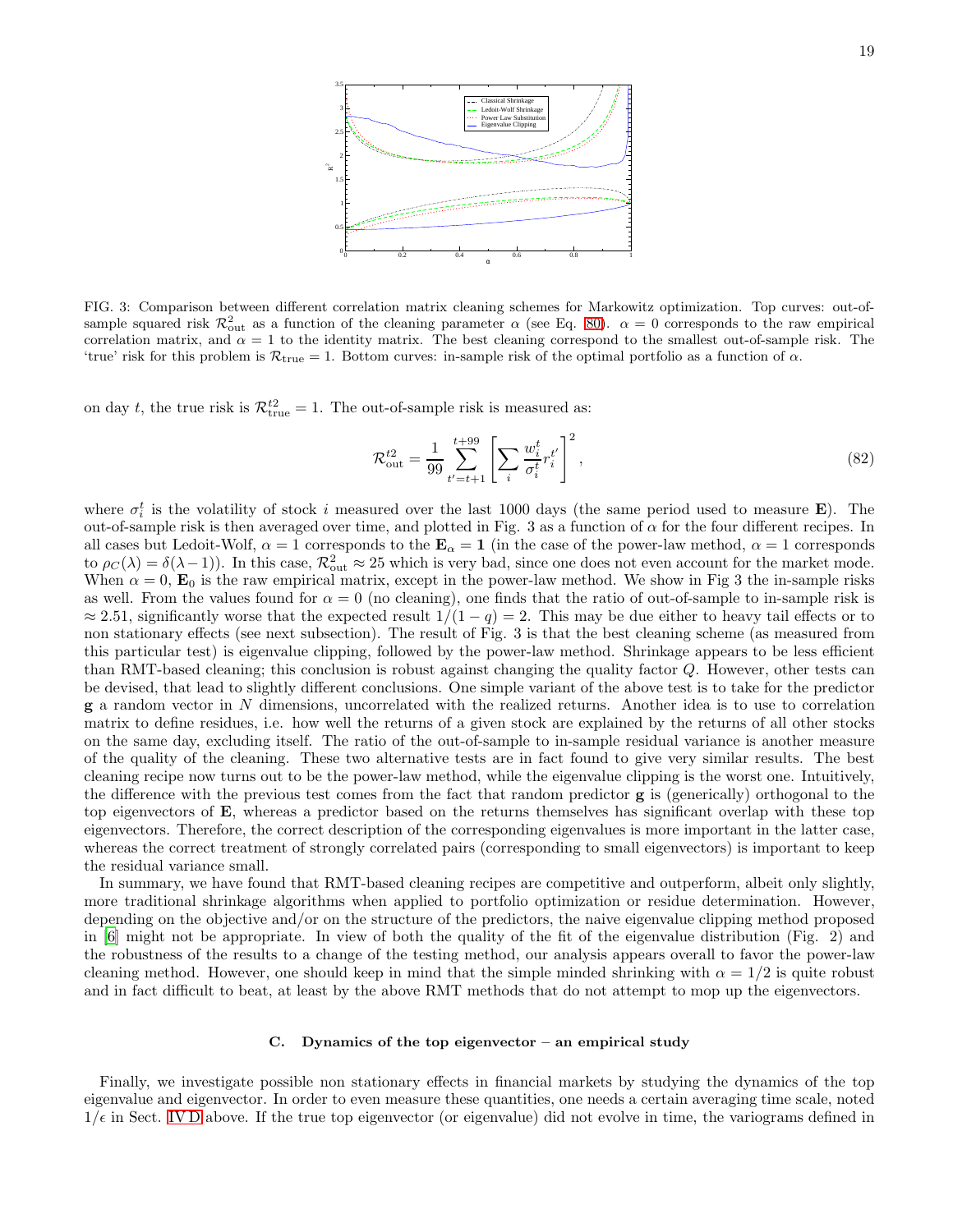

FIG. 4: Variogram of the top eigenvector, defined by Eq. [\(77\)](#page-15-1) (main plot) and of the corresponding eigenvalue, Eq. [\(77\)](#page-15-1) (inset). The long term evolution is fitted by an exponential relaxation with a characteristic time around 100 days. Since the time periods are non overlapping, the value for  $\tau = 25$  days should correspond to the asymptotic values in Eqs. [\(76](#page-15-2)[,77\)](#page-15-1), but the latter are much smaller than the empirical values found here. These features show that the structure of the correlation matrix is itself time dependent.

Eqs. [\(76,](#page-15-2)[77\)](#page-15-1) should converge to their asymptotic limits after a time  $\tau \sim \epsilon^{-1}$ . If the structure of the correlations does really change over long times, there should be a second relaxation mode for these quantities, leading to an increased asymptotic value for the variograms with, possibly, a slower relaxation mode contributing to a long time tail in the variogram. Empirical evidence for such a long term evolution of the market mode was presented in [\[7](#page-21-6)]. Here, we repeat the analysis on the above data set, with now a fixed pool of stocks containing 50 stocks for the whole period. The time scale  $1/\epsilon$  is chosen to be 25 days. In Fig. 4 we show the variograms where one clearly see the existence of genuine fluctuations of the market mode on a time scale ∼ 100 days, superimposed to the initial noise dominated regime that should be described by Eqs. [\(76](#page-15-2)[,77\)](#page-15-1). The asymptotic value of these variograms is furthermore much larger than predicted by these equations. In particular, the variogram of the largest eigenvector should converge to  $\approx 0.08$ . One should thus expect that the 'true' correlation matrix C is indeed time dependent with a relatively slow evolution on average (although correlation 'crashes' have been reported). This genuine non-stationarity of financial markets is, to some extent, expected. [\[71\]](#page-22-23) It makes quantitative modelling difficult and sometimes even dangerous; even if a perfect cleaning scheme was available, the out-of-sample risk would always be underestimated. New ideas to understand, model and predict the correlation dynamics are clearly needed.

## VI. SOME OPEN PROBLEMS

## A. Cleaning the eigenvectors?

As we reviewed in the previous section, RMT has already significantly contributed to improving the reconstruction of the correlation matrix from empirical data. However, progress is limited by the fact that most RMT results concern eigenvalues but say little about eigenvectors. It is not obvious to formulate natural priors for the structure of these eigenvectors – from symmetry alone, one can only argue that the top eigenvalue of the correlation matrix of an ensemble of stocks should be uniform, but even this is not obvious and there is a clear market capitalization dependence of the weights of the empirical top eigenvector. In order to make headway, one should postulate some a priori structure, for example factor models, or ultrametric tree models [\[14\]](#page-21-13). Whereas our knowledge of the influence of noise on the eigenvalue spectrum is quite satisfactory, the way 'true' eigenvectors are dressed by measurement noise is to a large extent unexplored (the case of a well separated top eigenvalue was treated in Sect. [IV D](#page-15-0) above). Statistical techniques to "clean" eigenvectors with a non trivial structure are needed (for a very recent attempt, see [\[60\]](#page-22-24)). As a matter of fact, results concerning the structure of eigenvectors are difficult as soon as one walks away from the assumption of statistical invariance under orthogonal transformations. For example, the structure of the eigenvectors of L´evy matrices is extremely rich and numerically display interesting localization transitions [\[45\]](#page-22-9). However, analytical results are scarce.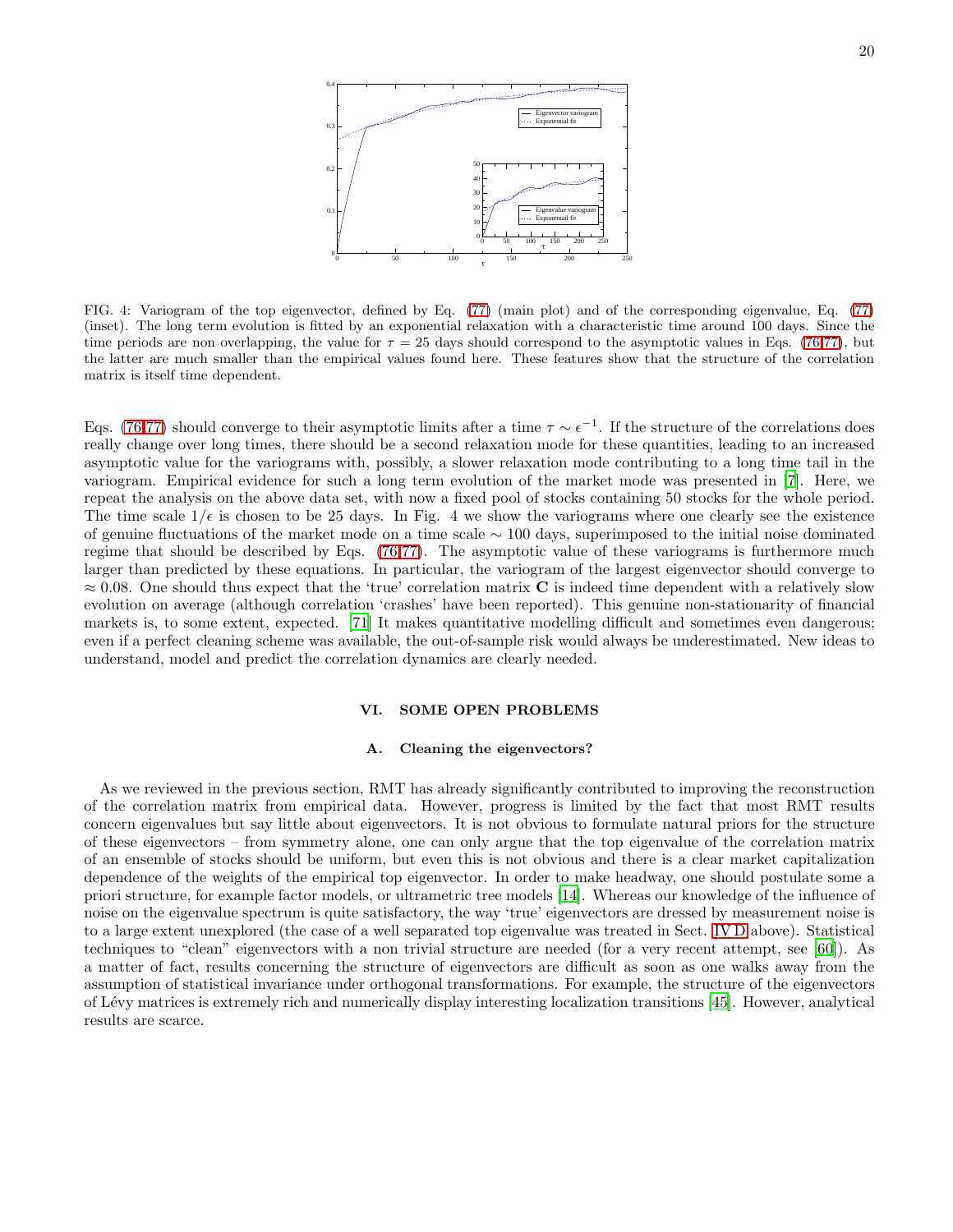### B. Time and frequency dependent correlation matrices

In order to guess correctly the structure of correlations in financial markets, it seems important to understand how these correlations appear from the high frequency end. It is clear that prices change because of trades and order flow. Correlations in price changes reflect correlations in order flow. Detailed empirical studies of these order flow correlations at the tick by tick level are not yet available, but important progress should be witnessed soon. On a more phenomenological level, one can gain intuition by postulating that the way stock i moves between t and  $t + dt$ , measured by the return  $r_i^t$ , depends on the past returns of all other stocks j. If one posits a causal, linear regression model for the lagged cross-influences, one may write [\[7\]](#page-21-6):

$$
r_i^t = \xi_i^t + \sum_j \int_{-\infty}^{+\infty} dt' K_{ij}(t - t') r_j^{t'}; \quad \text{with} \quad K_{ij}(\tau < 0) \equiv 0 \tag{83}
$$

where  $\xi_i$  represents the idiosyncratic evolution of stock i, due to the high frequency component of order flow. For  $dt \rightarrow 0$ , on may assume for simplicity that these components are uncorrelated in time, i.e.:

$$
\langle \xi_i^t \xi_j^{t'} \rangle = C_{ij}^0 \delta_{ij} \delta(t - t'),\tag{84}
$$

where  $C_{ij}^0$  is the high frequency "bare" correlation matrix, that come from simultaneous trading of different stocks. The matrix  $K_{ij}$  describe how the past returns of stock j drive those of stock i. The  $K_{ij}$  can be thought of as "springs" that hold the price of different stocks together.

Strongly correlated pairs of stocks are described by a strong cross-influence term  $K_{ij}$ . Presumably some stocks are 'leaders' while other, smaller cap stocks, are laggers; this means that in general  $K_{ij}(\tau) \neq K_{ji}(\tau)$ . Denoting the Fourier transform of the lag dependent correlation  $C_{ij}(\tau)$  (defined by Eq. [\(31\)](#page-6-2)) as  $\hat{C}_{ij}(\omega)$ , one finds:

$$
\widehat{C}_{ij}(\omega) = \sum_{kk'} (1 - K(\omega))_{ik}^{-1} C_{kk'}^0 (1 - K(-\omega))_{jk'}^{-1}.
$$
\n(85)

This model suggests that, arguably, the kernels  $K_{ij}(\tau)$  captures more directly the microscopic mechanisms that construct the low frequency correlation matrix and is a fundamental object that one should aim at modelling, for example to infer meaningful influence networks. The correlation matrix reflects the way people trade, and possibly the correlation between their trading strategies on different stocks. Models that explicitly take into account this feedback mechanism between "bare" correlations and the impact of trading only start to be investigated [\[61,](#page-22-25) [62,](#page-22-26) [63\]](#page-22-27), and appear to be particularly fruitful to understand the issue of non-stationarity, i.e. how the correlation matrix itself may evolve in time, for example in crisis periods. More work in that direction would certainly be interesting, because gradual or sudden changes of the correlation matrix is, as noted above, an important concern in risk management.

## C. Non-linear correlations and copulas

We have mentioned above that a full characterization of the correlation structure amounts to specifying a "copula". In particular, non-linear correlations, such as  $\langle r_i^2 r_j^2 \rangle_c$ , or tail correlations, can be very important for some applications (for example, the risk of an option portfolio). We have seen that the Student copula, which is intuitive and popular, in fact fails to describe stock data. The construction of an adequate model for the linear and non-linear correlations of stocks is still very much an open problem.

## D. Random SVD and Canonical Component Analysis

Finally, let us mention two problems that may be worth considering, concerning the problem of random singular value decomposition. We have seen that in the case where there is no correlation whatsoever between N input and M output variables, the spectrum of empirical singular values with  $T$  observations is given by Eq. [\(61\)](#page-11-0), which is the analogue of the Marčenko-Pastur result. In practical cases, however, there might be some true correlations between input and output variables, described by a non-trivial 'true' spectrum of singular values. The modification of this spectrum due to measurement noise (i.e. the analogue of Eq. [\(55\)](#page-10-2)) is, to our knowledge, not known. A detailed analysis of the influence of heavy tails in the distribution of both input and output variables would also be quite satisfying.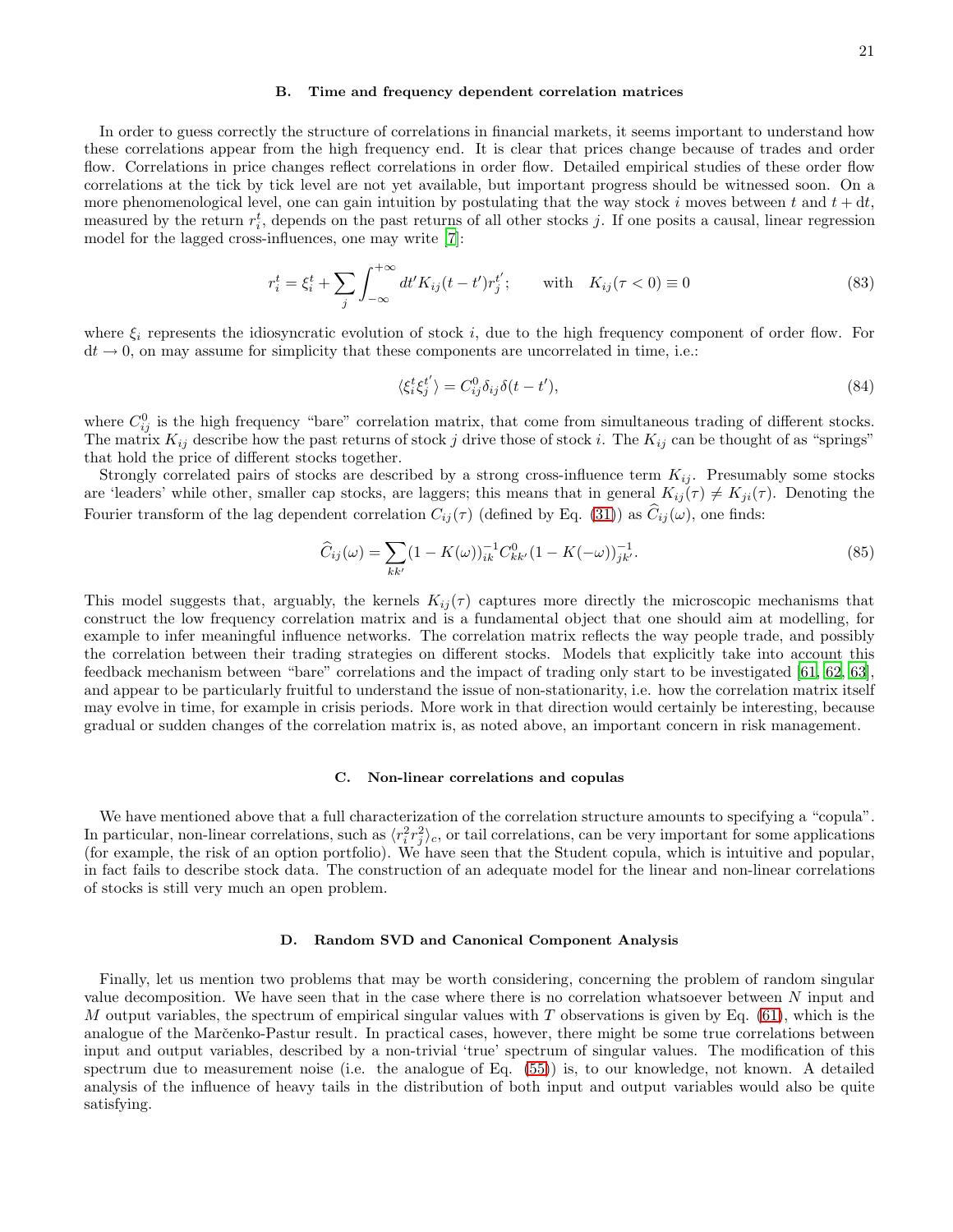## Acknowledgements

We want to warmly thank all our collaborators on these topics, in particular Giulio Biroli, Laurent Laloux and Augusta Miceli. We also acknowledge many useful conversations, over the years, with Gérard Ben Arous, Zadislaw Burda, Stefano Ciliberti, Iain Johnstone, Imre Kondor, Fabrizio Lillo, Satya Majumdar, Matteo Marsili and Sandrine Péché.

- <span id="page-21-0"></span>[1] V. A. Marčenko and L. A. Pastur, Math. USSR-Sb, 1, 457-483 (1967).
- <span id="page-21-1"></span>[2] for a recent review, see: A. Tulino, S. Verd`u, *Random Matrix Theory and Wireless Communications*, Foundations and Trends in Communication and Information Theory, 1, 1-182 (2004).
- <span id="page-21-2"></span>[3] A. Edelman, N. Raj Rao, *Random Matrix Theory*, Acta Numerica, 1 (2005)
- <span id="page-21-3"></span>[4] I. M. Johnstone, *High-dimensional statistical inference and random matrices*, in Proceedings of the International Congress of Mathematicians I 307-333. Eur. Math. Soc., Zurich (2007)
- <span id="page-21-4"></span>[5] L. Laloux, P. Cizeau, J.-P. Bouchaud and M. Potters, Phys. Rev. Lett. 83, 1467 (1999)
- <span id="page-21-5"></span>[6] L. Laloux, P. Cizeau, J.-P. Bouchaud and M. Potters, Int. J. Theor. Appl. Finance 3, 391 (2000).
- <span id="page-21-6"></span>[7] M. Potters, J.-P. Bouchaud, L. Laloux, Acta Phys. Pol. B 36, 2767 (2005).
- <span id="page-21-7"></span>[8] J.-P. Bouchaud, L. Laloux, M. A. Miceli and M. Potters, Eur. Phys. J. B 55 (2007) 201
- <span id="page-21-8"></span>[9] G. Biroli, J.-P. Bouchaud, M. Potters, Acta Phys. Pol. B 38, 4009 (2007).
- <span id="page-21-9"></span>[10] V. Plerou, P. Gopikrishnan, B. Rosenow, L.A.N. Amaral, and H.E. Stanley, Phys. Rev. Lett. 83, 1471 (1999).
- <span id="page-21-10"></span>[11] V. Plerou, P. Gopikrishnan, B. Rosenow, L.A.N. Amaral, T. Guhr, and H.E. Stanley, Phys. Rev. E 65, 066126 (2002).
- <span id="page-21-11"></span>[12] G. Bonanno, G. Caldarelli, F. Lillo, S. Micciche', N. Vandewalle, R. N. Mantegna, Eur Phys J B 38, 363 (2004)
- <span id="page-21-12"></span>[13] F. Lillo and R. N. Mantegna, Physical Review E  $72$  016219 (2005).
- <span id="page-21-13"></span>[14] M. Tumminello, F. Lillo, R.N. Mantegna, *Correlation, hierarchies, and networks in financial markets* [arXiv:0809.4615](http://lanl.arxiv.org/abs/0809.4615)
- <span id="page-21-14"></span>[15] Sz. Pafka, I. Kondor, Physica A, 319, 487 (2003); Physica A, 343, 623-634 (2004).
- <span id="page-21-15"></span>[16] Z. Burda, A. Görlich, A. Jarosz and J. Jurkiewicz, Physica A,  $343$ ,  $295-310$  (2004).
- <span id="page-21-16"></span>[17] Z. Burda and J. Jurkiewicz, Physica A 344, 67 (2004).
- <span id="page-21-17"></span>[18] Z. Burda, J. Jurkiewicz and B. Waclaw, Phys. Rev. E 71 026111 (2005)
- <span id="page-21-18"></span>[19] Y. Malevergne, D. Sornette, Physica A 331, 660 (2004)
- <span id="page-21-19"></span>[20] T. Guhr and B. Kälber, J. Phys. A 36 3009 (2003).
- <span id="page-21-20"></span>[21] G. Akemann, J. Fischmann and P. Vivo, *Universal Correlations and Power-Law Tails in Financial Covariance Matrices*, [arXiv:0906.5249](http://lanl.arxiv.org/abs/0906.5249)
- <span id="page-21-21"></span>[22] M. Marsili, Quant. Fin., 2, 297 (2002)
- <span id="page-21-22"></span>[23] G. Frahm, U. Jaekel, *Random matrix theory and robust covariance matrix estimation for financial data* [arXiv:physics/0503007](http://lanl.arxiv.org/abs/physics/0503007)
- <span id="page-21-23"></span>[24] G. Zumbach, *The Empirical Properties of Large Covariance Matrices*, arXiv preprint
- <span id="page-21-24"></span>[25] J.-P. Bouchaud and M. Potters, *Theory of Financial Risk and Derivative Pricing* (Cambridge University Press, 2003).
- <span id="page-21-25"></span>[26] V. Plerou, P. Gopikrishnan, L.A. Amaral, M. Meyer, H.E. Stanley, Phys. Rev. E60 6519 (1999); P. Gopikrishnan, V. Plerou, L. A. Amaral, M. Meyer, H. E. Stanley, Phys. Rev. E 60 5305 (1999)
- <span id="page-21-26"></span>[27] J.-F. Muzy, J. Delour, E. Bacry, Eur. Phys. J. B 17 537 (2000)
- <span id="page-21-27"></span>[28] P. Embrechts, F. Lindskog, A. McNeil, *Modelling Dependence with Copulas and Applications to Risk Management*, in Handbook of Heavy Tailed Distributions in Finance. Edited by Rachev ST, Published by Elsevier/North-Holland, Amsterdam (2001)
- <span id="page-21-28"></span>[29] M. Dorey, Ph. Joubert, *Modelling Copulas: An Overview*, The Staple Inn Actuarial Society report (2007)
- <span id="page-21-29"></span>[30] J. M. Hern´andez-Lobato, A. Su´arez, *Modeling Dependence in Financial Data with Semiparametric Archimedean Copulas*, working paper (2009)
- <span id="page-21-31"></span>[31] T. Epps, J. Am. Stat. Assoc. 74, 291 (1979)
- <span id="page-21-32"></span>[32] G. Bonanno, N. Vandewalle and R. N. Mantegna, Physical Review E 62, R7615-R7618 (2000)
- <span id="page-21-30"></span>[33] Y. Malevergne, D. Sornette, *Extreme Financial Risks: From Dependence to Risk Management*, Springer Verlag, 2006.
- <span id="page-21-34"></span>[34] H. Hotelling, Biometrika, 28, 321-377 (1936)
- <span id="page-21-35"></span>[35] D. V. Voiculescu, K. J. Dykema, A. Nica, *Free Random Variables*, AMS, Providence, RI 1992.
- <span id="page-21-36"></span>[36] I. Kondor, Sz. Pafka, M. Potters, *Exponential weighting and random-matrix-theory-based filtering of financial covariance matrices for portfolio optimization*, arXiv: [cond-mat/0402573](http://lanl.arxiv.org/abs/cond-mat/0402573) (2004).
- <span id="page-21-37"></span>[37] A. Zee, Nuclear Physics B 474, 726 (1996)
- <span id="page-21-38"></span>[38] J. W. Silverstein, Z. D. Bai, Journal of Multivariate Analysis 54 175 (1995).
- <span id="page-21-39"></span>[39] N. El Karoui, *Spectrum estimation for large dimensional covariance matrices using random matrix theory*, accepted in The Annals of Statistics
- <span id="page-21-40"></span>[40] Z. Burda, A. Goerlich, B. Waclaw, Phys. Rev. E 74 041129 (2006).
- <span id="page-21-41"></span>[41] A. C. Bertuola, O. Bohigas, M.P. Pato, Phys. Rev. E 70 065102 (2004)
- <span id="page-21-42"></span>[42] K. W. Wachter, The Annals of Statistics 8 937 (1980)
- <span id="page-21-33"></span>[43] I. M. Johnstone, The Annals of Statistics 36, 2638 (2008)